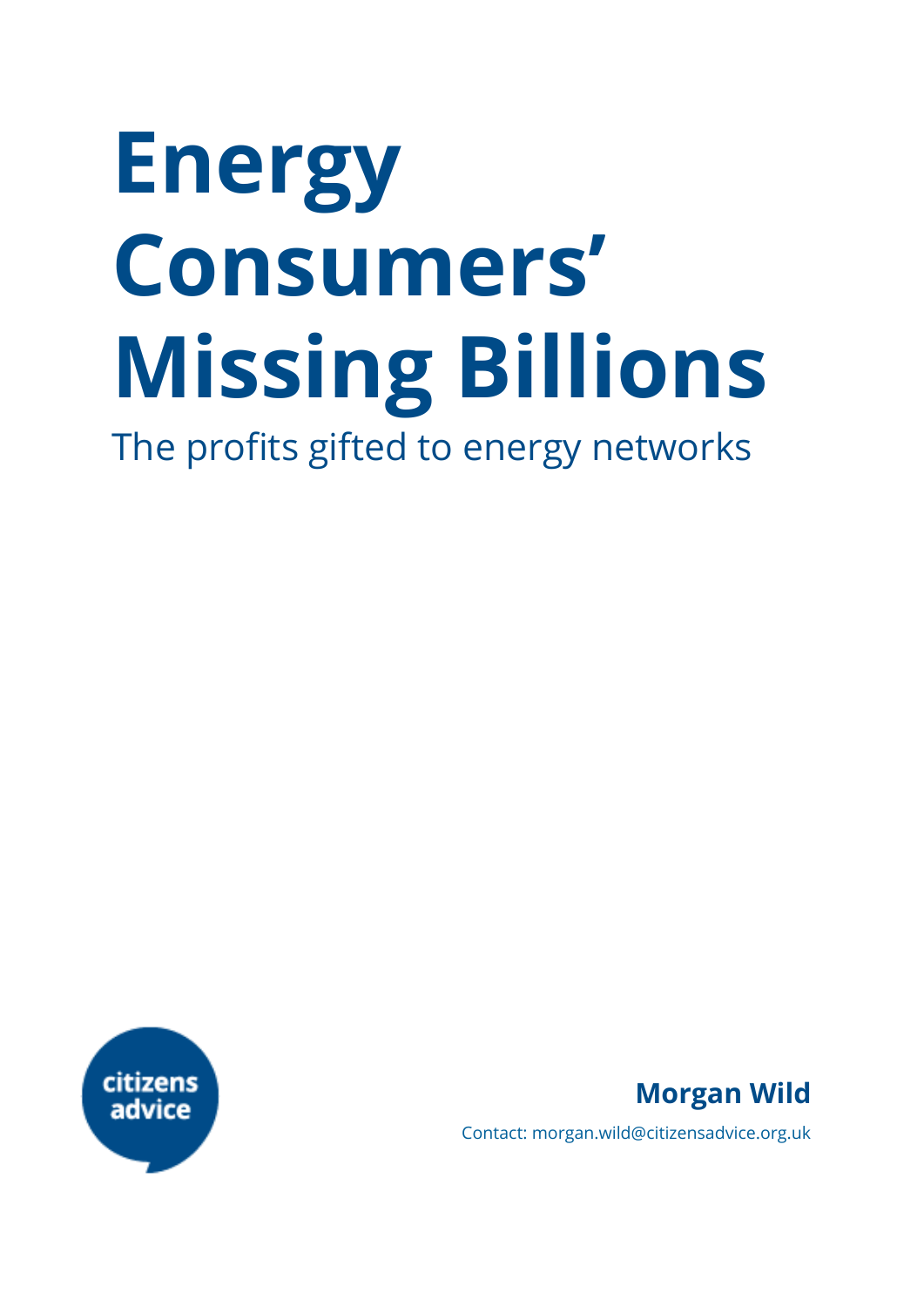# **Contents**

| Summary                                    | 3  |
|--------------------------------------------|----|
| Introduction                               | 5  |
| What's gone wrong with this price control? | 7  |
| Our model's results                        | 23 |
| <b>Recommendations</b>                     | 31 |
| <b>Technical Appendix</b>                  | 35 |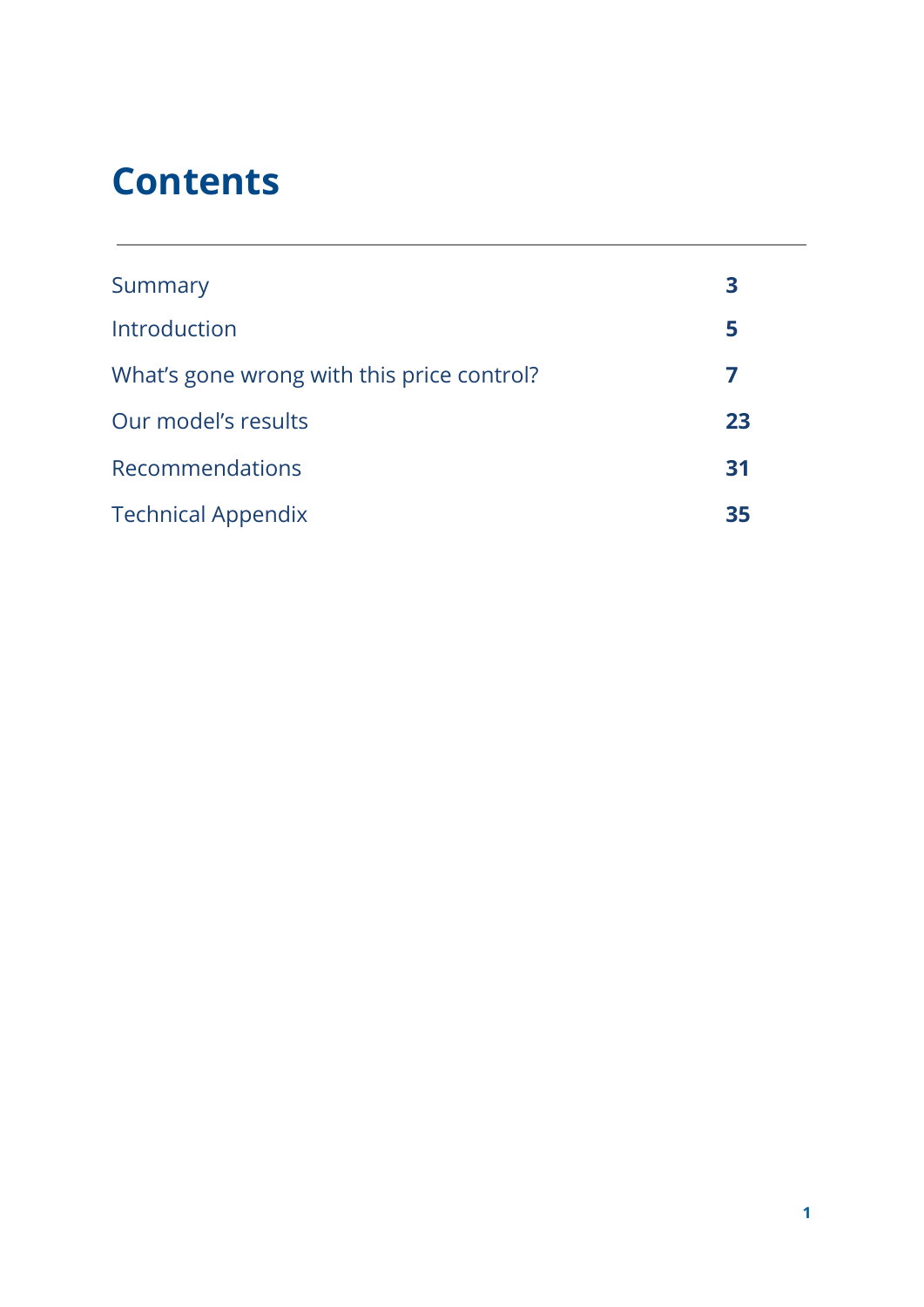# **List of figures**

| Figure 2.1: Energy networks' equity returns                                      | 8  |
|----------------------------------------------------------------------------------|----|
| Figure 2.2: Simulated equity returns                                             | 9  |
| Figure 2.3: SGN Regulatory Asset Value                                           | 10 |
| Figure 2.4: National Grid's WACC Returns                                         | 11 |
| Figure 2.5: Difference between Ofgem's estimate of the risk-free rate            | 14 |
| and real returns on Government Bonds                                             |    |
| Figure 2.6: Comparator companies' equity betas                                   | 16 |
| Figure 2.7: Forecast return on incentives for exceptional performance (totex and |    |
| other incentives)                                                                | 18 |
| Figure 2.8: Actual and forecast totex profits by network company                 | 20 |
| Figure 2.9: Comparison of RPI and CPI                                            | 22 |
| Figure 3.1: Savings under low model                                              | 24 |
| Figure 3.2: Savings under medium model                                           | 25 |
| Figure 3.3: Savings under high model                                             | 26 |
| Table 3.4: Headline model outputs                                                | 27 |
| Figure 3.5: Relationship between cost of debt and length of index                | 28 |
| Figure 3.6: Relationship between cost of risk-free rate and length of index      | 29 |
| Figure 3.7: Relationship between cost of equity and equity beta                  | 30 |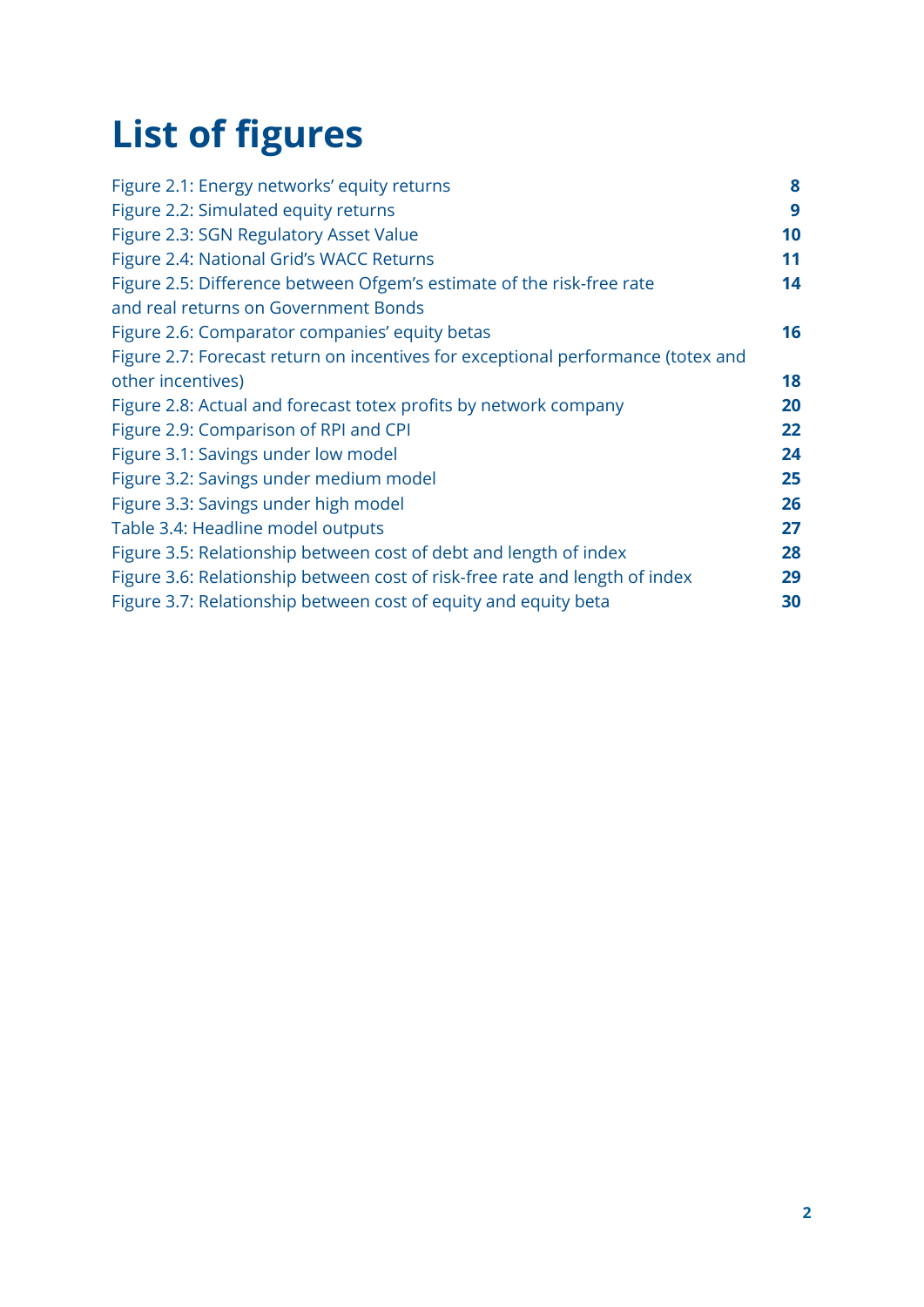# **Summary**

Britain's infrastructure has undergone a great liberalisation in the past 40 years. Competition and markets have increasingly replaced state-run monopolies and consumers have more choice as a result. There are many more providers in these markets - energy alone now has over 60 suppliers.

Competition's role is necessarily more limited, however, when it comes to the physical infrastructure itself. It isn't profitable or practical for companies to build competing assets. The companies that own and run this infrastructure are therefore natural monopolies. As a result, the prices these companies charge have to be regulated by government.

This regulation is a negotiation between companies and regulators. Companies seek to maximise revenues while regulators seek to minimise the price consumers pay while guaranteeing efficiency and security of supply. This negotiation is, in many ways, harder for regulators than for industry. Companies know more about their costs and can afford expensive lobbyists and consultants. There is a risk, therefore, that these decisions lean in industry's favour, meaning excess profits and unjustifiably high prices for consumers.

This is exactly what has happened in energy. Energy networks, the companies that run the pipes and wires that carry gas and electricity, are forecast to return over **£25bn** to investors and creditors in the course of the current price agreement.

Our central estimate is that **£7.5bn<sup>1</sup>** of these returns are excess profits - that is, profits that are entirely unjustified, not reflective of performance, and in excess of what is required. The regulator intended the best-performing companies to earn double-digit returns while the worst earn only enough to pay the cost of their debt. Instead, the *average* **company profit is 10% and none earn less than 7%.**

Energy networks are enjoying a multi-billion pound windfall, paid for by consumers.

Our modelling is based on revisiting several key decisions Ofgem, the energy regulator, made in its latest price negotiations with energy networks. Our modelling shows how, in each of five key decisions, the numbers went considerably in networks' financial favour. It is hard to see how the companies could have failed to make large profits.

We also explain why this happened. Partly, estimates were made that always seemed generous to industry. Partly, this was a highly uncertain period, in which interest rates and bond returns were unprecedentedly low. Because of the approach used (for example, some forecasts were fixed, rather than being indexed to market conditions), network companies profited from these trends.

<sup>&</sup>lt;sup>1</sup> Our model finds a low estimate of £3.5bn and a high estimate of £11.1bn.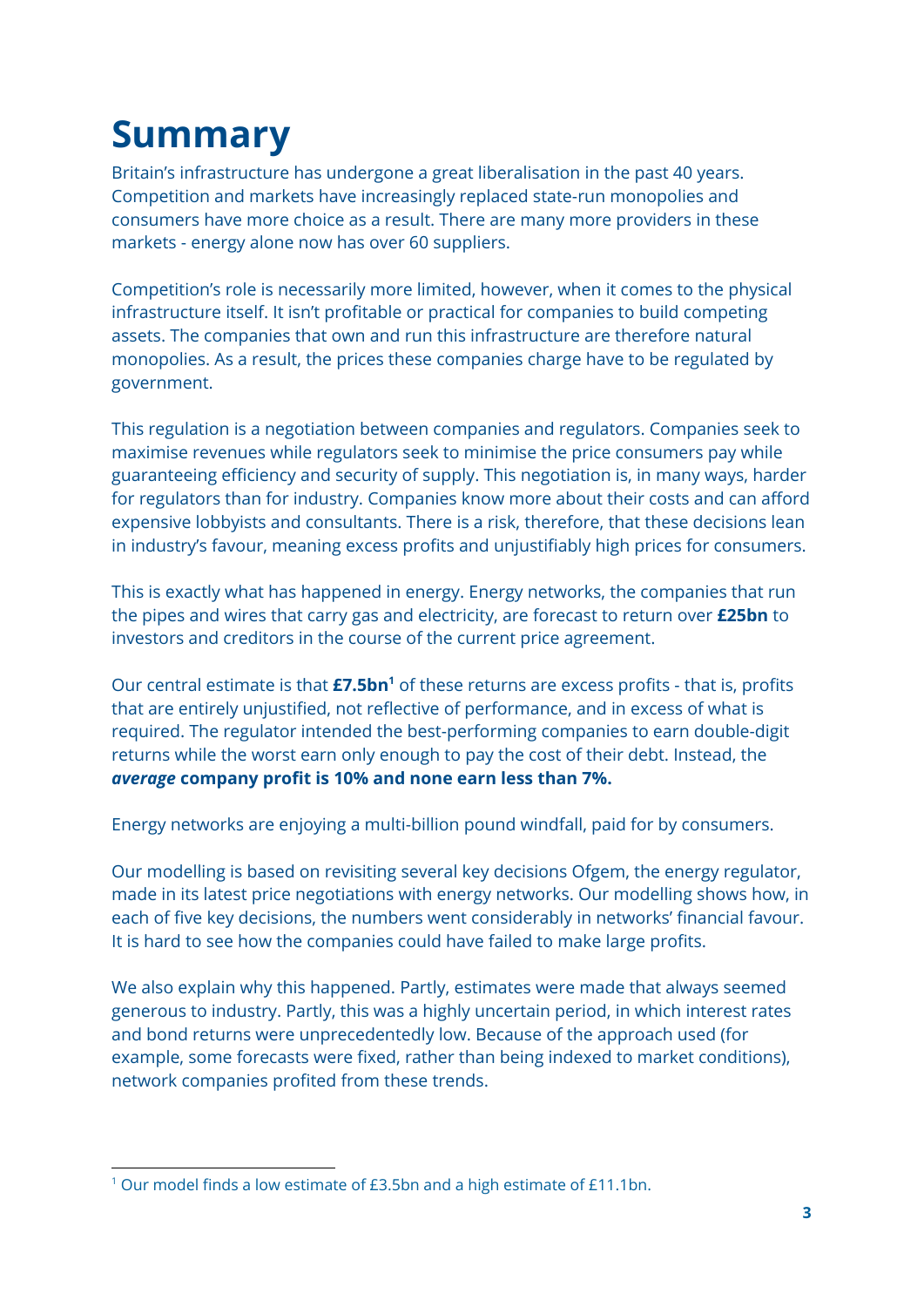# **Recommendations**

Most importantly, we propose measures to make sure consumers get their money back:

- **1. Network companies should voluntarily return money to consumers through a rebate on their bills.** There is precedent, particularly in the water industry, for returning overpayments to consumers. Companies have a chance to do the right thing and recognise that much of the profit they are earning is not in consumers' best interests. Ofgem should work with network companies to make sure this happens.
- **2. If network companies fail to act, the government must act to make sure consumers get their money back.** At a time when many consumers are struggling to pay their bills, it is unacceptable for companies to be gifted billions in excess profits. If companies do not voluntarily return this money, the government should implement a mandatory rebate.

We also propose changes to make sure this never happens again:

- **3. Ofgem should, as far as possible, stop trying to forecast costs over a long time period.** This is an impossible task in any context. For key financial metrics, such as the risk-free rate, Ofgem should use real market data to index network companies' costs. It should shorten its cost of debt index. Market prices can go up as well as down - but market prices are always going to be a better, less biased guide to actual costs than long-term regulatory forecasts. For our central figure, we estimate indexation could save consumers £3.4bn over the course of this price control.
- **4. Ofgem should adjust the equity beta, a financial measure of risk, to those observed for other utility companies.** Ofgem has assumed that network companies are far riskier than the empirical evidence suggests and this has huge consequences for profits. We estimate consumers could save £3bn over the course of the price control.
- **5. Ofgem should set much tougher incentives for network companies.** Rather than providing mostly financial rewards and reputational penalties, companies' capital should be placed at risk. Every reward for the best performer should be matched by a penalty for the poorest performer. If Ofgem had set the incentive package more robustly and symmetrically consumers could save £1.1bn.
- **6. Consumer bodies should be given more power to request a review of a price control when financial returns are excessive.** Network companies currently have the power to request a review at any time during the price control, but consumers do not.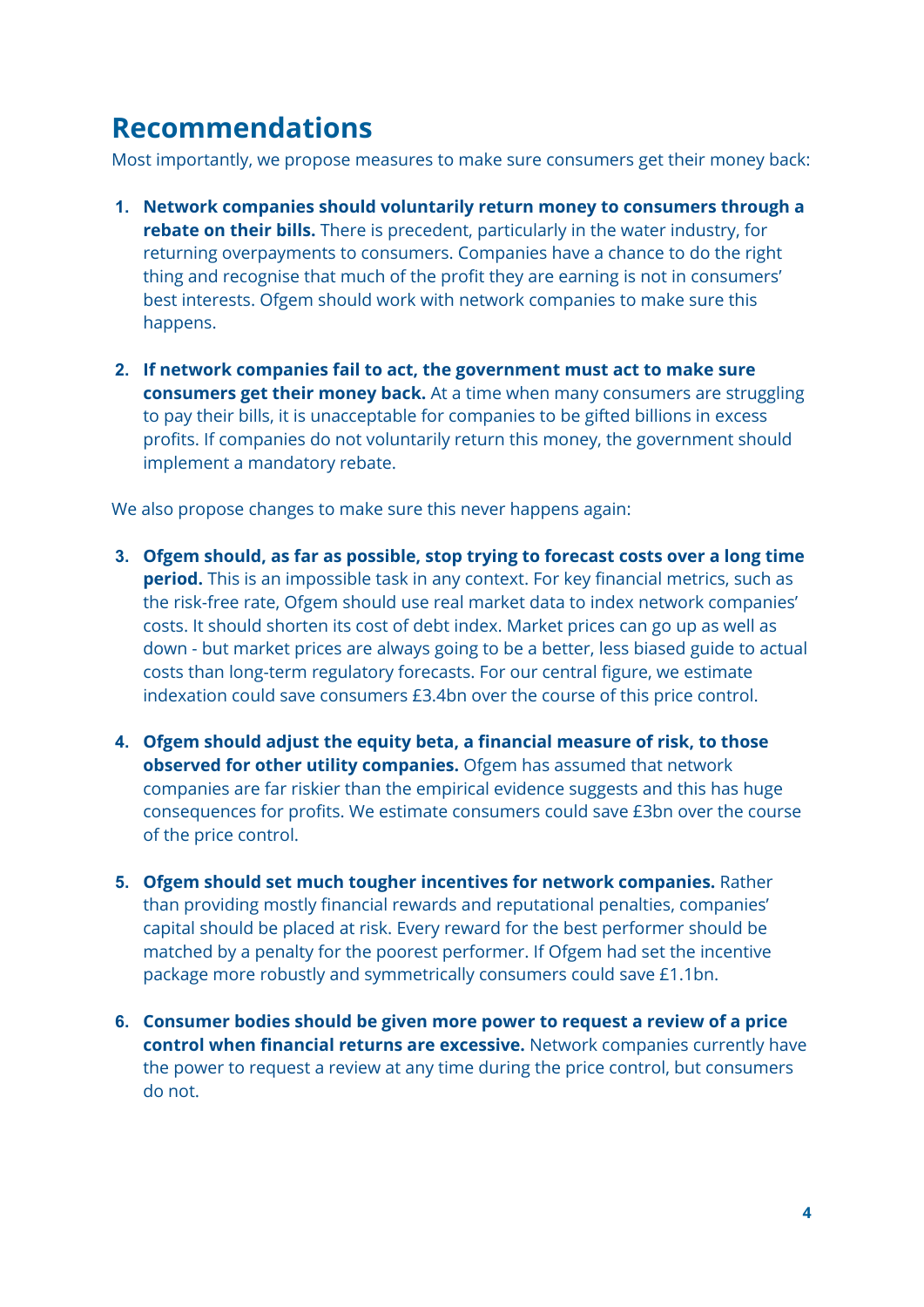# **1. Introduction**

# **1.1 Why energy networks' returns matter**

Energy networks - the wires and pipes that connect electricity and gas supplies to homes and businesses - are among the most important infrastructure in the country. They underpin the vast majority of modern economic activity. They also have a significant impact on consumers - while a consumer's direct relationship is with their energy supplier, it's energy networks that make sure that the lights and heating stay on. Finally, they're a key part of shaping our energy system and are rare - but crucial sources of direct customer support in the event of power cuts or gas leaks.

**They are also expensive:** networks' operating revenue run to over £11bn<sup>2</sup> a year (which excludes certain other drivers of cost, such as incentive payments). Most analysts, and Ofgem, expect the role of (particularly electricity) networks to expand and their costs to increase as society meets the challenges of decarbonisation and the transition to a smart energy system.

These costs are incurred in a wider context where average incomes have stagnated for the past decade. It's therefore critical that these costs are interrogated and justified. A major component of these costs are networks' base financial returns - the amount of money they return to creditors or investors - representing 21% of their baseline revenue. Base financial returns are expected to be a colossal **£19.7bn** over the course of the price controls, with incentive payments (money in exchange for delivering services particularly well or efficiently) forecast to be a further **£5.6bn**<sup>3</sup>. Companies will earn an average 10% return on equity, which is an average 19% profit margin on base revenue. Even considering these are more capital intensive businesses, when compared to the 4% margins the CMA stated are enjoyed by the 'Big 6' energy suppliers, these are eye-watering amounts.

However, it's not enough to simply identify the size of these returns as cause for concern. If the efficiency and innovation gains delivered by the companies that own our energy infrastructure were sufficiently enormous, it might well be our position - as the consumer advocate - that these returns were justified. **The analysis we present here strongly suggests this is not the case.**

Energy networks are privatised: they are run by companies in exchange for a profit. Because networks are natural monopolies - it only makes sense to have one set of pipes and one set of wires - Ofgem, the energy regulator, sets how much revenue they are allowed to collect from consumers in a **price control.** The current price control period is called RIIO - 'Revenue = Incentives + Innovation + Outputs' - and runs for 8 years. It has

<sup>&</sup>lt;sup>2</sup> First year of price controls. Unless specified otherwise, all prices are in 2016/17 prices.

<sup>&</sup>lt;sup>3</sup> These figures are calculated by summing actual and forecast debt costs and equity returns from the Price Control Financial Models (for base financial returns) and RIIO Annual Reports (for additional incentive payment estimates).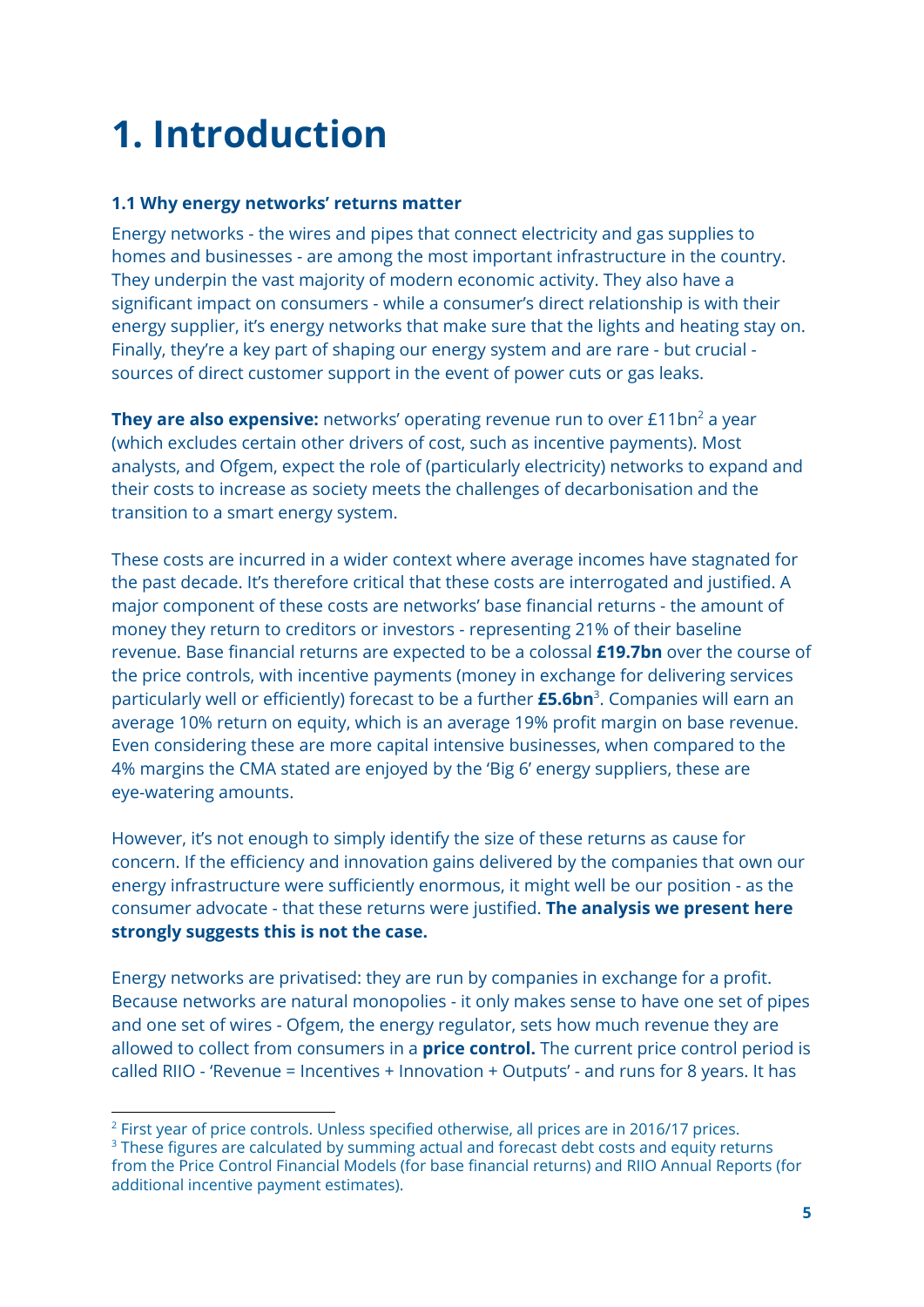been in effect since 2013 for gas distribution (RIIO-GD1), electricity transmission (RIIO-ET1) and gas transmission (RIIO-GT1), and 2015 for electricity distribution (RIIO-ED1).

The design of these price controls intends to create incentives for companies to deliver energy networks as efficiently as possible. It does this by allowing companies to keep part of the difference between their actual costs and what Ofgem sets their allowed revenue as. The deal is supposed to be: as a reward for delivering an efficient, quality service to consumers, network companies receive a proportion of the revenue they collect as profit.

While it is true that networks' current price control has led to a markedly more efficient and innovative system, the returns that networks have earned as a consequence are far from proportionate. Rather than earning returns only because of the efficiencies they are driving, energy networks are being gifted additional billions in profits for no good reason at all.

This paper updates our previous research, *Many happy [returns,](https://www.citizensadvice.org.uk/cymraeg/about-us/policy/policy-research-topics/consumer-policy-research/consumer-policy-research/many-happy-returns/)* which analysed profits under previous price controls in the energy and water sectors. Since that research, new data on energy network companies' profits allows us to put quantitative estimates on the amount consumers are overpaying by for the first time.

# **1.2 The structure of this report**

Chapter 2 presents an overview of how energy networks make their returns and our analysis of the judgements Ofgem made in designing the current price control. It specifies five key variables - the cost of debt, the risk-free rate, the equity beta, real price effects and calibration of incentives - where unnecessary billions have been gifted to energy networks.

Chapter 3 presents the results of our modelling of energy network returns, based on Ofgem's forecasts contained in their Price Control Financial Model. We provide quantitative estimates - based on adjustments to our five key variables - of how much consumers are overpaying.

Chapter 4 explains how Ofgem and energy networks can and should fix this. It sets out how Ofgem should change its decisions in future price controls and practical actions that could be taken now to reduce consumers' bills.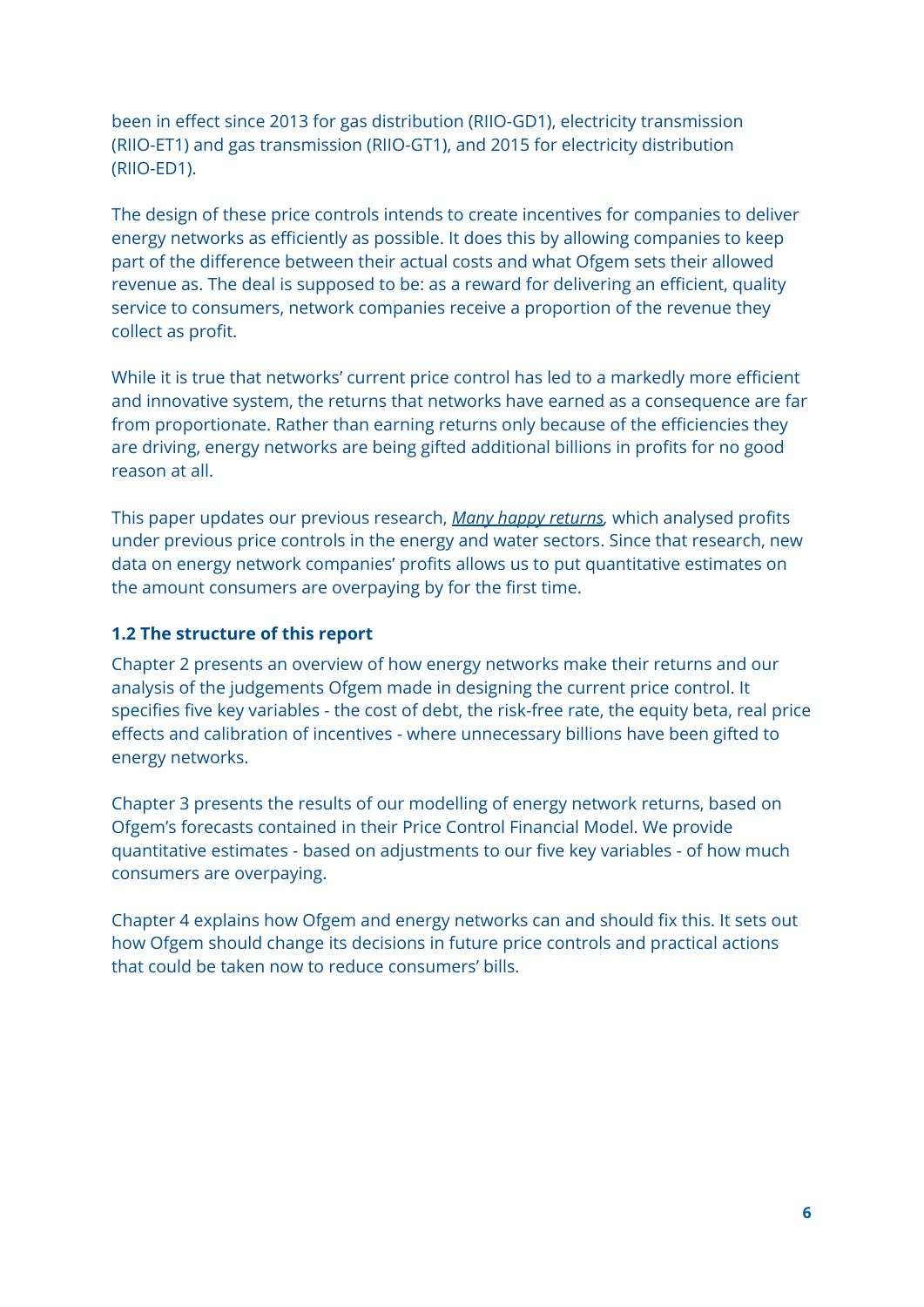# **2. What's gone wrong with this price control?**

Every year, every energy network earns a substantial profit. Their equity returns are forecast to be 10% on average over the course of the price control.

To answer whether this is justified, we start by asking: what outcome is Ofgem trying to achieve when it sets a price control? Its duty is to consumers, so it should seek to set the level of return at the lowest level that achieves the outcomes for consumers it defines as desirable while ensuring that networks' have access to sufficient finance for delivery. Specifically, Ofgem set its own aspiration as:

# *'An appropriately calibrated price control package [is] one in which the reward available for the best-performing companies provides the potential for double-digit returns while the downside is at or below the cost of debt.'<sup>4</sup>*

By this they mean that if network companies are performing substantially better than their peers, they should be rewarded for it; if they are performing substantially worse, then their returns should be sufficient to pay their debts, but no greater.

It is an open question as to whether energy networks should ever earn double-digit returns. We'll argue below that network companies are fundamentally low-risk businesses, so double digit returns may well be inappropriate even for exceptional performance.

However, even under the terms of its stated aim, the price control is failing to deliver. As Figure 2.1 shows, no company is experiencing any downside at all: it's all upside, with the only question being whether companies will achieve double-digit returns or just miss out. Prima facie, it is clear that this price control has not been 'appropriately calibrated'. The remainder of the chapter offers an analysis of why this has happened.

<sup>4</sup> RIIO Financeability Study, Ofgem, December 2012

https://www.ofgem.gov.uk/sites/default/files/docs/2012/12/9\_riio\_financeability\_study\_dec12.pdf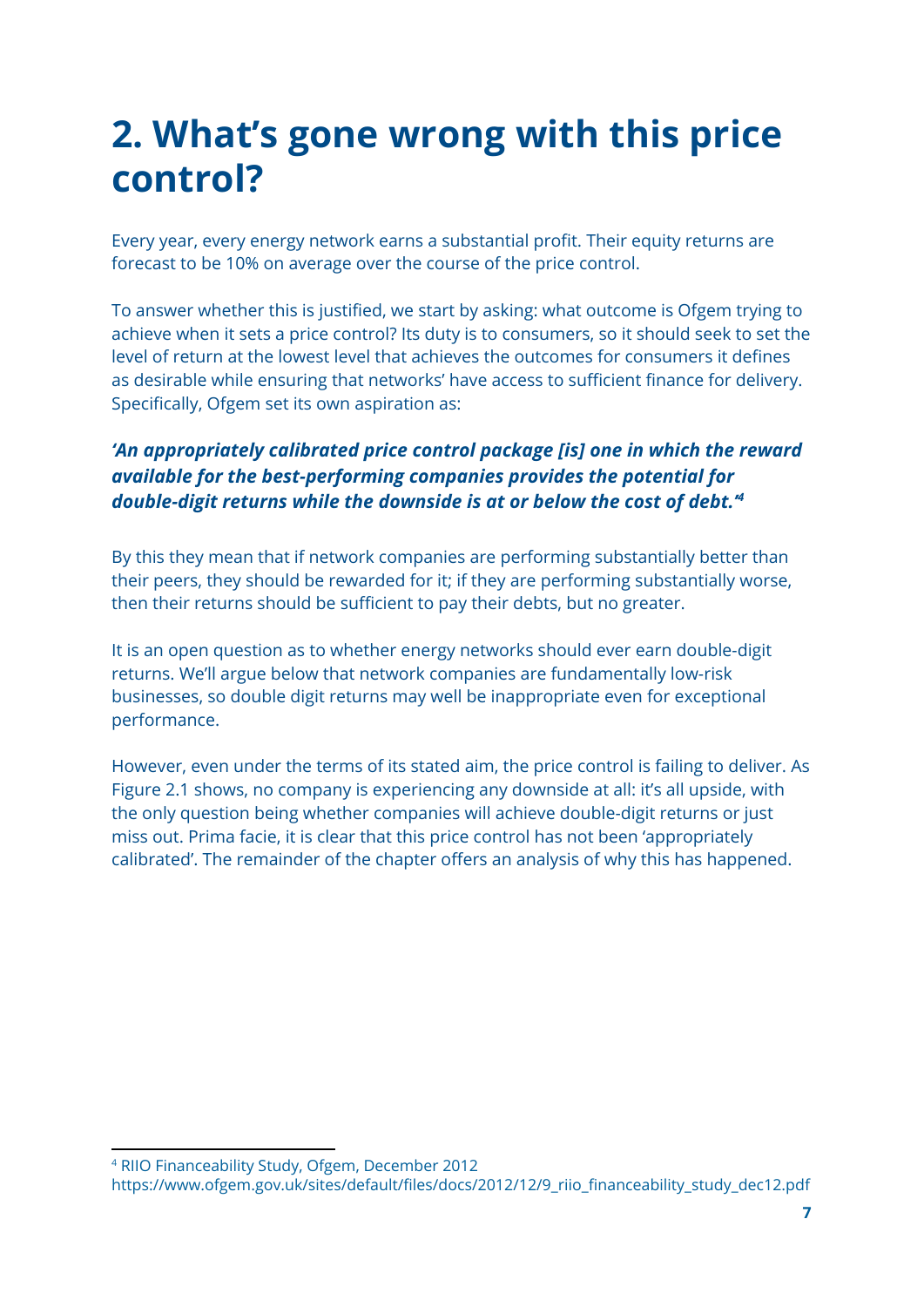

**Figure 2.1: Energy networks' forecast equity returns 5**

What might equity returns look like if the price control had been appropriately calibrated, where the worst performers receive no equity returns (earning only enough to meet the costs of debt) and the best performers earn double digit returns? To estimate this, we randomly assigned a percentage return between 0-10% on companies' value for each year of the price control $6$ , which shows equity returns would reduce to £9.4-9.6bn under such a calibration - around half what Ofgem's models show them earning now. Figure 2.2 shows the returns for each network company.

<sup>5</sup> Source: Ofgem's Price Control [Financial](https://www.ofgem.gov.uk/network-regulation-riio-model/price-controls-financial-model-pcfm) Models.

<sup>&</sup>lt;sup>6</sup> This simulation was run 20,000 times to provide a reliable point estimate. It excludes any savings companies make on debt costs.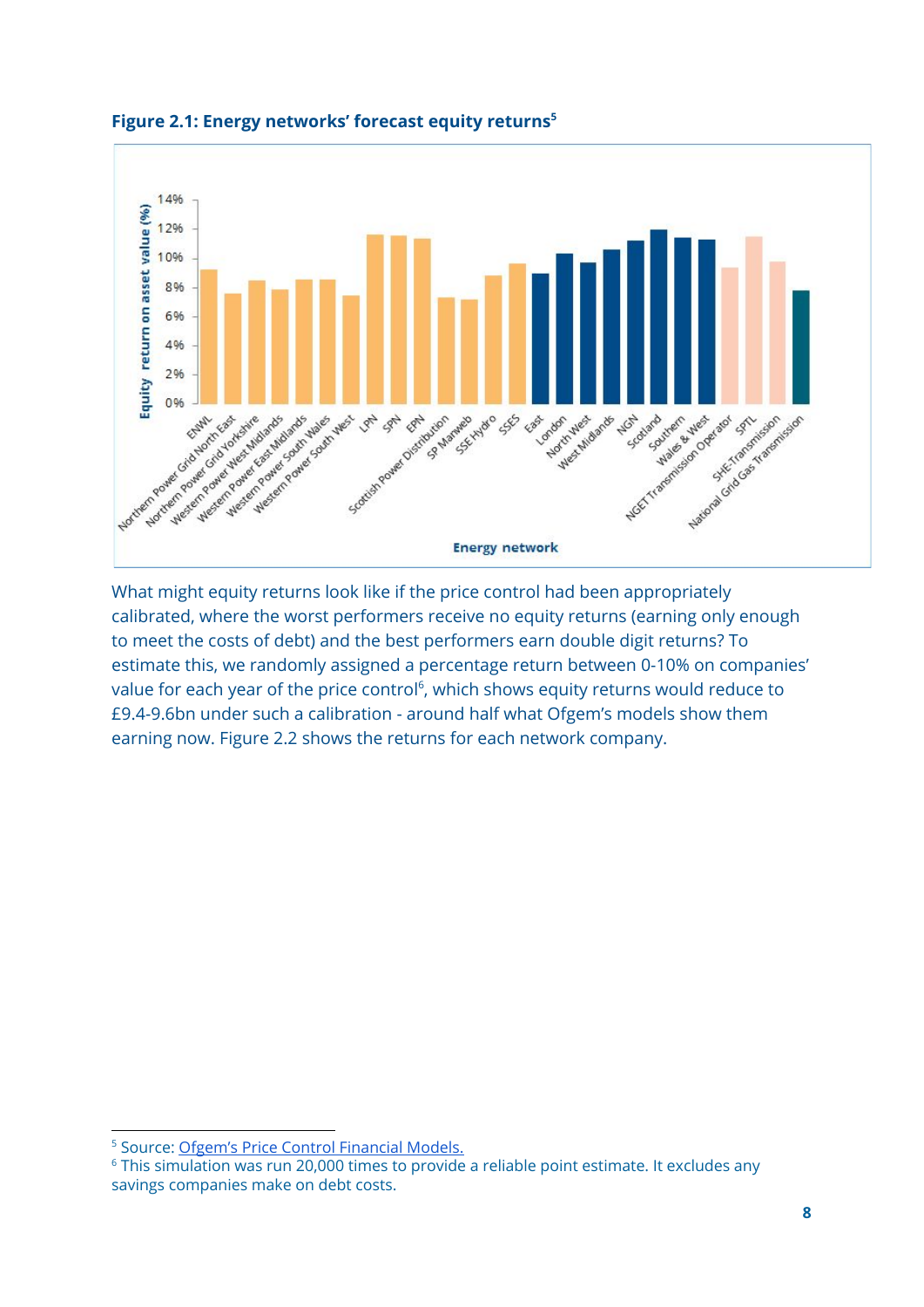

**Figure 2.2: Simulated equity returns**

# **2.1 How energy networks earn financial returns**

To understand energy networks' financial returns, the first concept we'll need is the Regulatory Asset Value, or the RAV. This is the financial value ascribed by Ofgem to the capital used by the network company. It's what energy network companies are earning a return *on.*

This figure fluctuates - as networks build new pipes and wires, it appreciates to include the value of these assets; as they wear and rust, reaching the end of their asset life, it depreciates to reflect this loss in value. For example, here is the forecast RAV of SGN, a gas distribution company, over the course of the price control: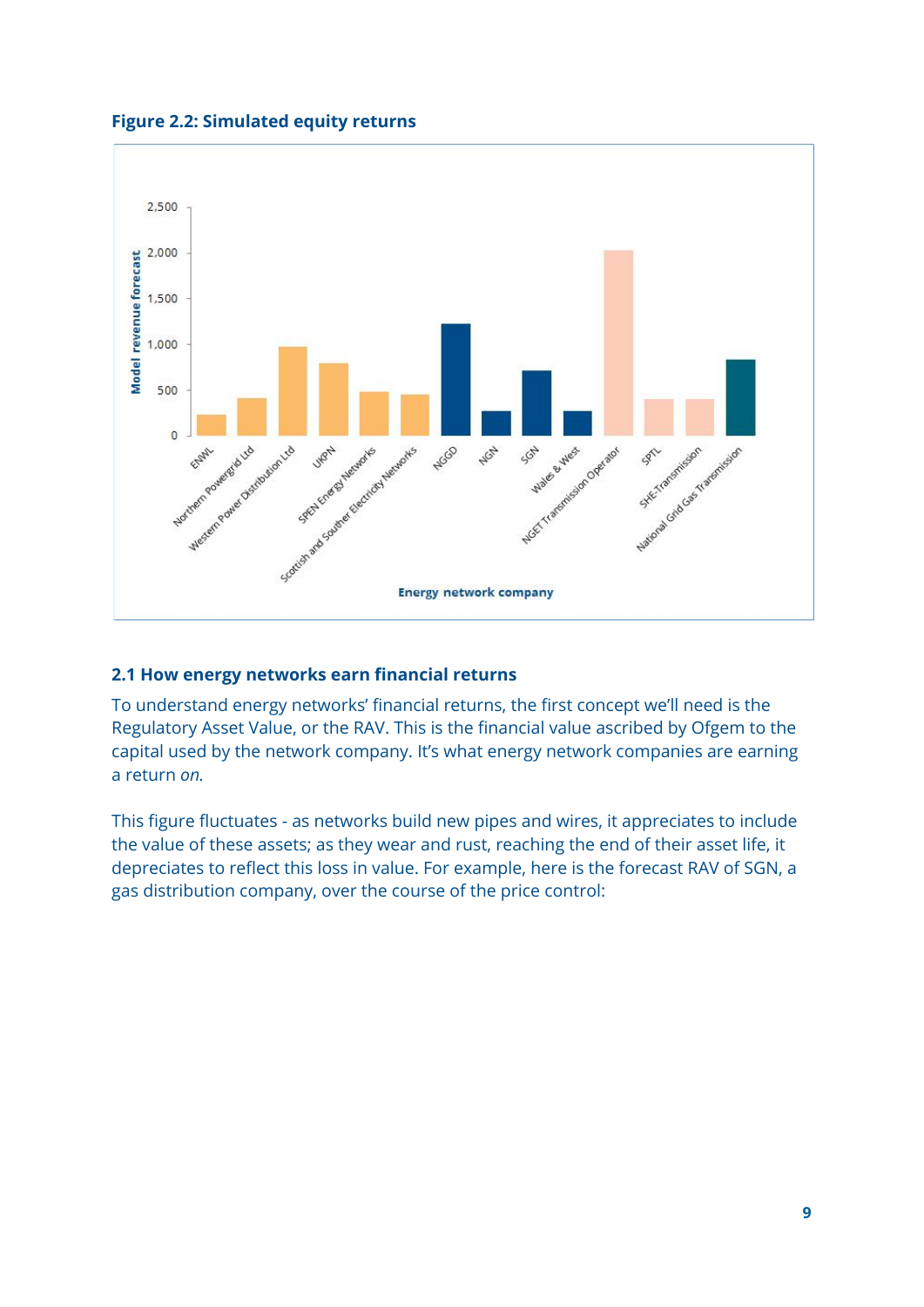

#### **Figure 2.3: SGN Regulatory Asset Value**

There are two categories of return that network companies earn on on the RAV. The first, considered in section 2.2, is the standard cost of capital - the return that is expected on capital investments in the business, such as building a major new transmission power line - that is accounted for in the Weighted Average Cost of Capital (or WACC). The second, considered in section 2.3, is additional profits that Ofgem allows energy networks to earn if they meet certain conditions. This chapter considers each in turn.

# **2.2 The Cost of Capital**

# **2.2.1 The Weighted Average Cost of Capital**

Companies raise finance for investing in their business in two ways: through debt and through equity. As debt provides a guaranteed, pre-agreed level of return, it is always a cheaper way of raising finance, but at the cost of increasing the equity risk of the business. Equity investors are not guaranteed a level of return, so require a higher level of return to account for this greater risk. Almost all large companies use a combination of debt and equity

Debt is money you borrow in exchange for a fixed rate of return.

Equity is money you raise in exchange for an ownership share of your business or property.

financing to fund capital investments in their businesses. The proportion of capital that is funded by debt is called the company's *gearing*.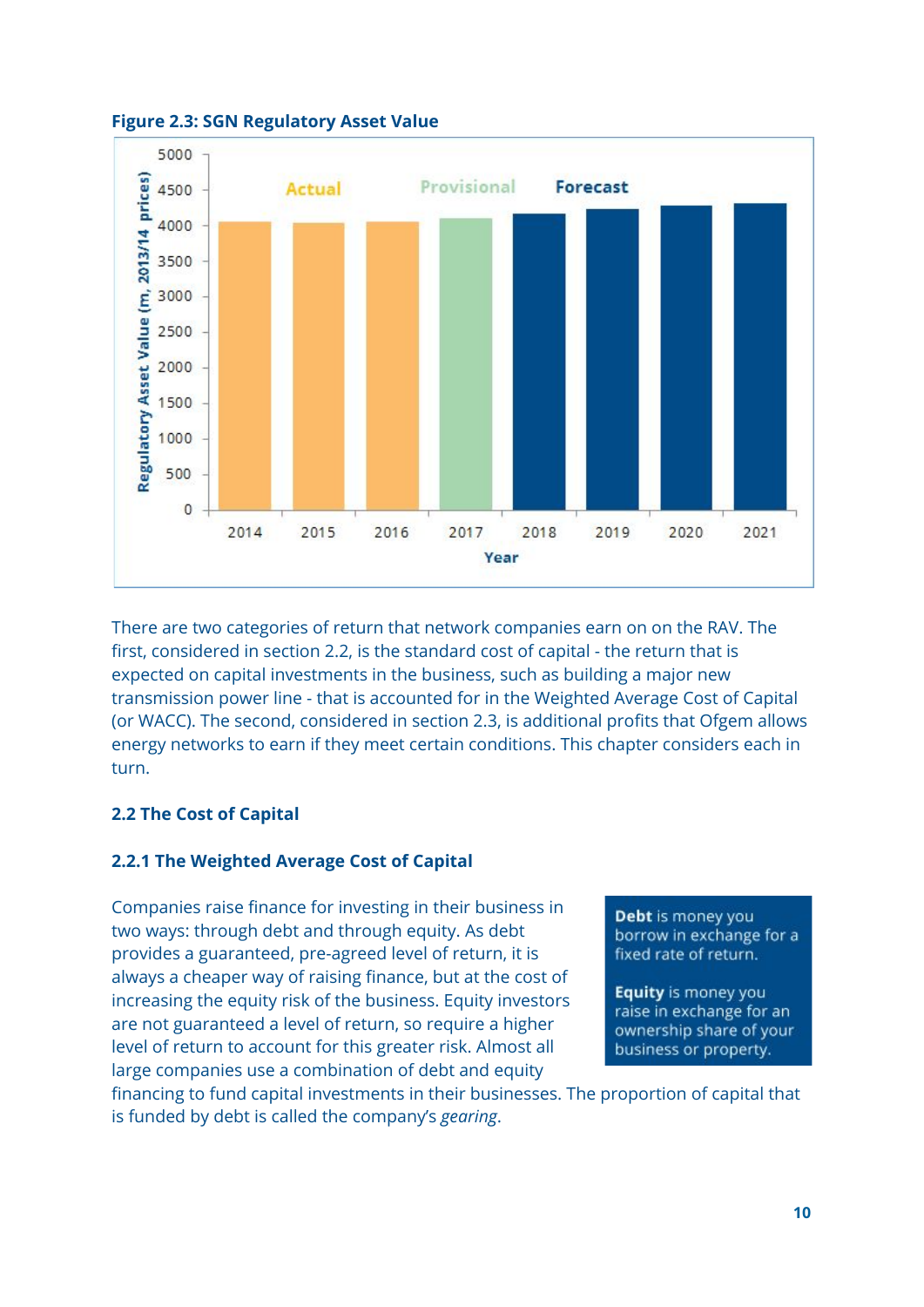In a competitive setting, companies would raise the amount of debt and equity financing they believed they needed as they saw fit at the level they were able to negotiate with private investors and creditors; if they get this decision right, they'd prosper; if not, they'd fail and a competitor would take their place. As noted above, because energy networks are monopolies, it can't work like that - Ofgem has to make a decision about what a company's cost of capital should be.

It does this by setting a figure for the Weighted Average Cost of Capital - the WACC given by the formula:

WACC = (*cost of debt* \* *gearing*) + (*cost of equity* \* (*1 - gearing))*

This simple formula expresses the average percentage return that capital earns on its investment in the business. For example, Ofgem decided that National Grid's cost of debt is roughly 2.3%, its cost of equity 7% and the proportion of capital it would finance through debt 60%. If we plug that into the formula above we get:

National Grid's WACC = (2.3% \* 0.60) + (7% \* 0.40) = 4.18%

This WACC<sup>7</sup> of 4.18% is earned on the RAV each year. Figure 2.4 shows the actual and forecast WACC returns for each year of the current price control for National Grid:



**Figure 2.4: National Grid's WACC Returns**

As Figure 2.3 illustrates, this leads to substantial returns on the WACC over the course of the price control. The crucial point here is that **small changes in the WACC lead to very large changes in energy networks' returns.** For example, if you reduce National

 $7$  Here we use the post-tax WACC ('vanilla WACC') - i.e. the actual return once corporation tax has been paid on equity. Pre-tax returns are higher, because they include an allocation to pay corporation tax.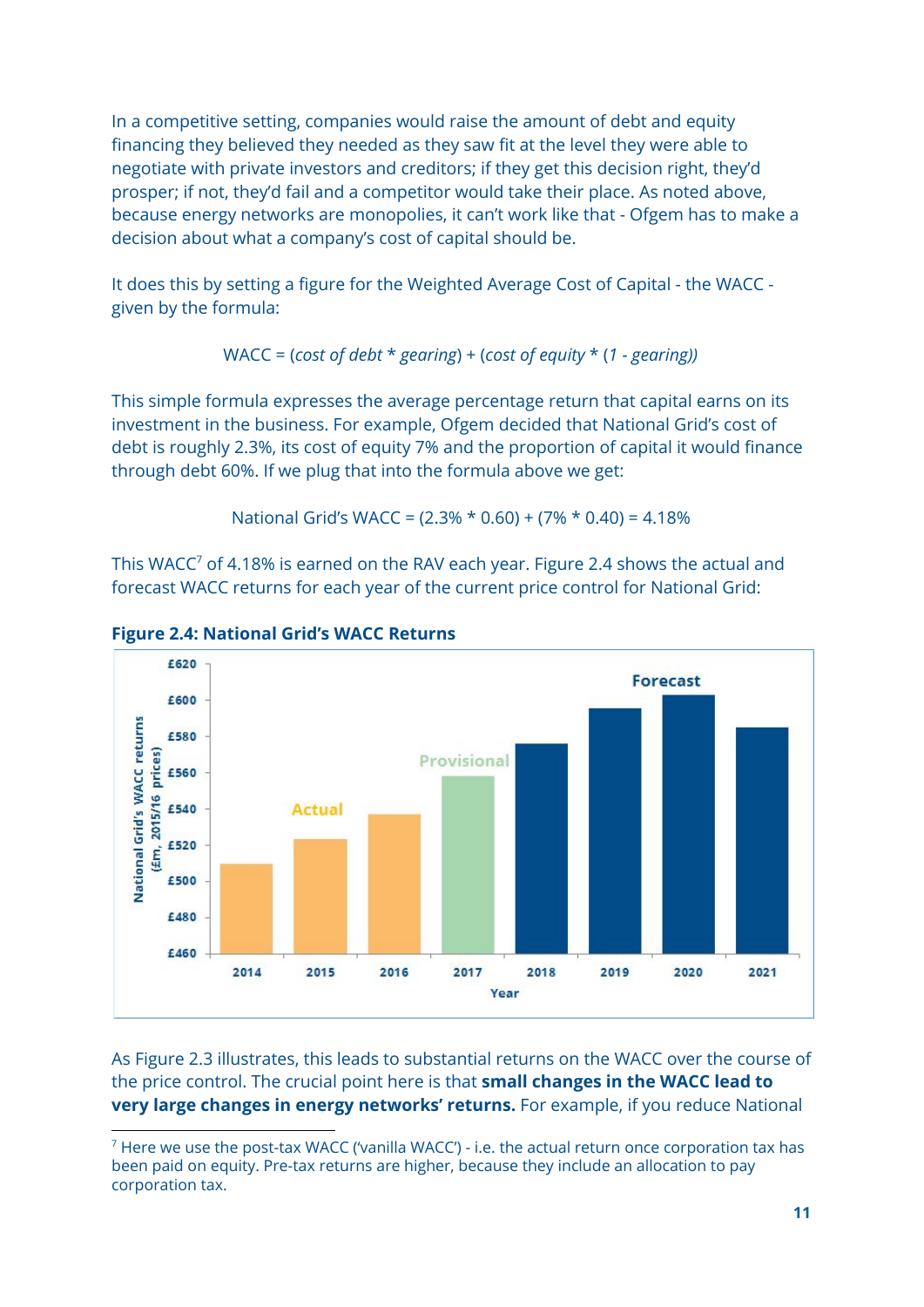Grid's WACC by 0.1%, their 8-year returns reduce by £80m. If you reduce every energy network's WACC by 0.1%, we estimate that their 8-year returns reduce by over £400m.

As we'll consider below, the key variables that need deciding on to set the WACC are the cost of debt and the cost of equity. We'll argue that both have been overestimated.

# **2.2.2 Cost of equity**

Even though only a *minority* of networks' capital is financed by equity (35%-45%), it forms a *majority* of the cost of capital, because it requires a higher return than debt. This varies between network companies, but works out at around 57-59% of WACC returns. It's therefore a major source of cost. How, then, does Ofgem decide what a reasonable rate of return is for equity?

Cost of equity is determined by estimating three values: the **risk-free rate**, the **equity premium** and the **equity beta.**

The **risk-free rate** is the return on an entirely safe investment. An investor needs some reward to stick their money in that investment, to compensate for foregoing the opportunity to spend that money today. In practice, there's no such thing as a risk free investment, so we use the next best thing as a proxy: returns on Government bonds. Ofgem estimates the risk-free rate at between 1.7%-2.0% depending on the price control.

The **equity premium** is the additional return to equity for the entire market. Ofgem needs to take this into account, to make sure that investors in networks are getting a return that is equivalent to what they could earn in the open market; if they're not, investors will choose other stocks rather than energy networks. Ofgem estimates this at 5.25%.

Finally, Ofgem can't just derive the cost of equity from looking at the risk-free rate and the average returns to equity. Firms have industry-specific risks: the risk profile of a tech startup, with an untested, speculative product, looks very different to the risk profile of a water company, with its tested business model providing a necessary good. To capture this, Ofgem has to estimate the level of risk associated with a specific market: the **equity beta.** An equity beta of 1 is the average company's risk; greater than 1 indicates a riskier company, less than 1 indicates a safer company. Ofgem has estimated this differently for different price controls - mostly hovering around 0.9.

With these three concepts, we can calculate the cost of equity as:

Cost of equity = *risk-free rate* + (*equity premium* \* *equity beta*)

For example, the cost of equity for Cadent, a gas distribution company, is estimated as follows:

Cost of equity =  $2\%$  + (5.25% \* 0.9) = 6.7%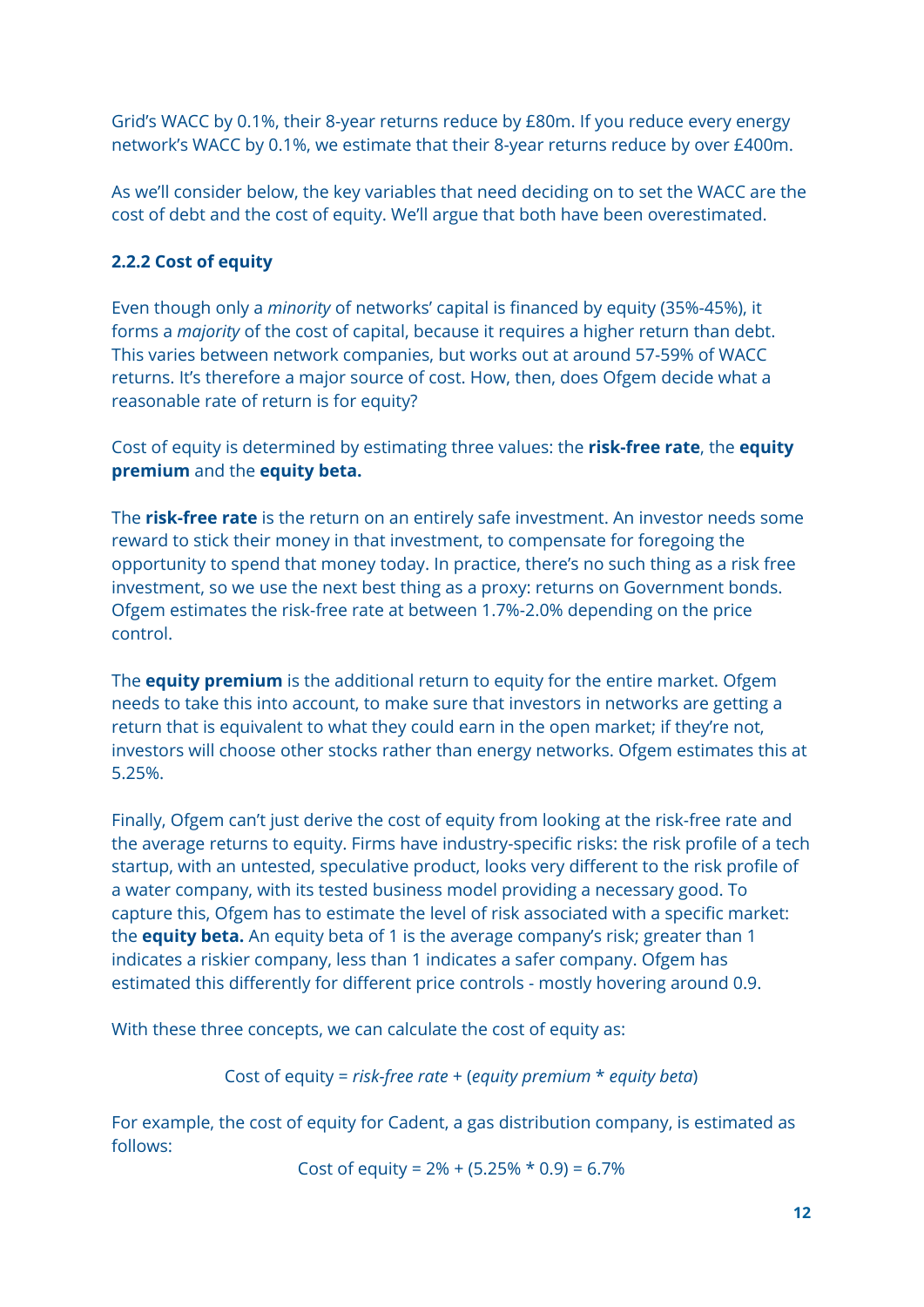Our analysis focuses on the risk-free rate and equity beta. For both values, we argue that their chosen figures for the risk-free rate and equity beta do not reflect real market conditions and end up in consumers significantly overpaying.

# **2.2.3 Risk-free rate**

How did Ofgem arrive at its estimate of the risk-free rate? Primarily, through relying on contemporary market evidence about index-linked government bonds at the time of setting the price control and taking into account market expectations about the future risk-free rate. This led Ofgem to estimates of between 1.7-2.0%, depending on the price control.

Since Ofgem set the price control, the actual return on government bonds has been unprecedentedly low. Investors have increasingly preferred not to spend their money today, leading to Governments offering them lower and lower returns on bonds. Since 2011, this return has **been negative in real terms**, leading to a persistent difference in Ofgem's estimate of what the risk-free rate will be and what it has been, in the price control so far, as Figure 2.4 shows.

Ofgem's estimates were made between 2012 and 2014, when rates were already persistently low.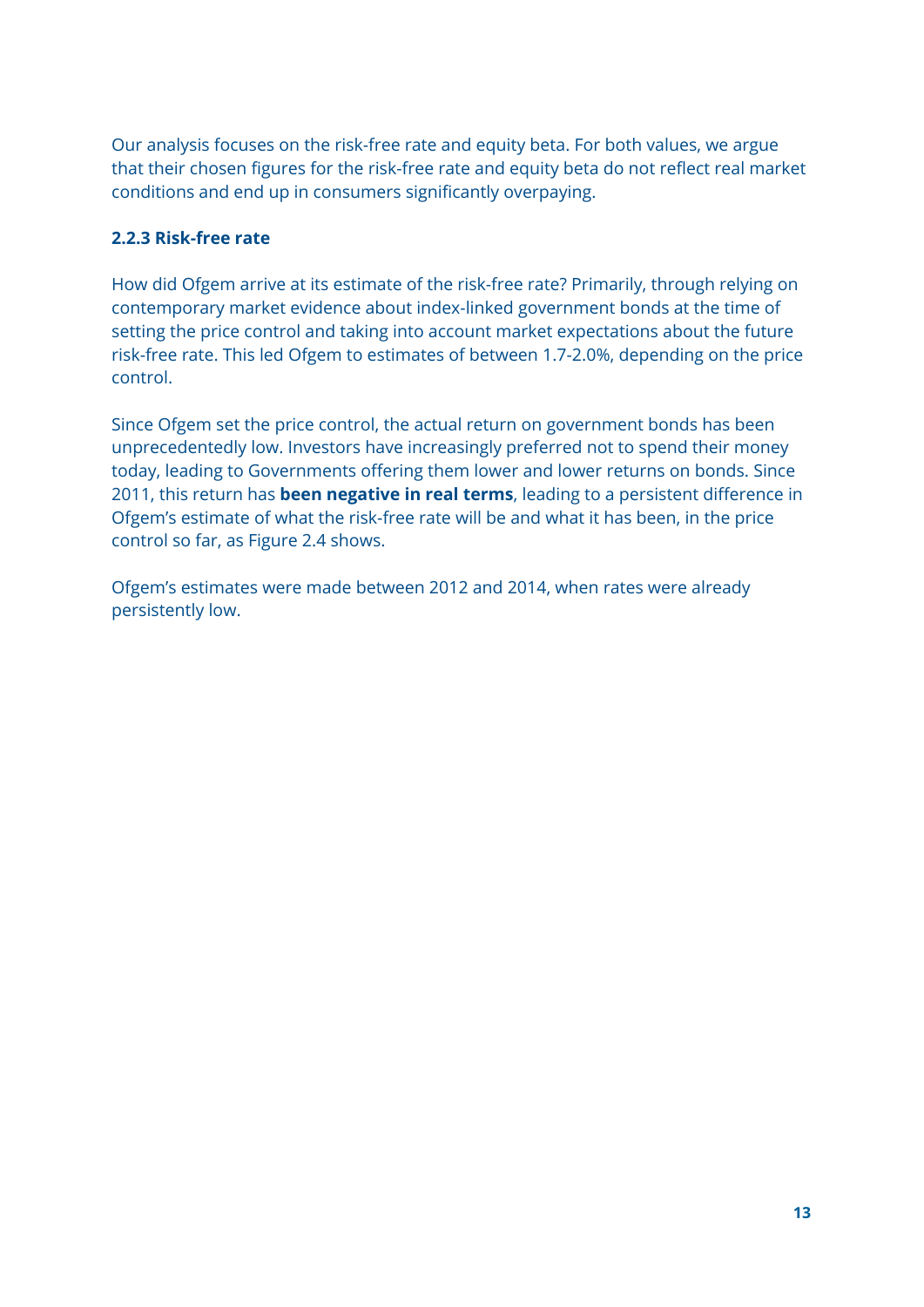

# **Figure 2.5: Difference between Ofgem's estimate of the risk-free rate and real returns on Government Bonds**

From this graph, it's clear that the risk-free rate has been significantly below expectations. And while these could change in the other direction in future, so far energy networks have benefitted substantially. Ofgem would not let networks suffer the financial costs of an incorrect forecast either - they have a statutory duty to ensure networks are financeable and have specific [procedures](https://www.ofgem.gov.uk/ofgem-publications/50666/guidance-doc-decision-doc-final.pdf) in place should network companies experience deteriorating financial conditions.

To illustrate this impact, our model uses a risk-free rate index. There's no ambiguity over the actual performance of the proxy for the risk-free rate - it's clear, observable data. In the model we present in Chapter 3, we should how indexing the risk-free rate to real market rates would have reduced consumers' bills. Given the level of divergence between Ofgem's estimate and the reality, as we argue in Chapter 4, it's essential this is implemented in the next price control design.

# **2.2.4 Equity beta**

Energy networks are a critical feature of the energy system, perhaps our most nationally significant infrastructure: so pivotal are they to our economy, Government and the regulator will never let them fail. Their product - transportation of gas and electricity to our homes - is in demand and will be for the foreseeable future. While there are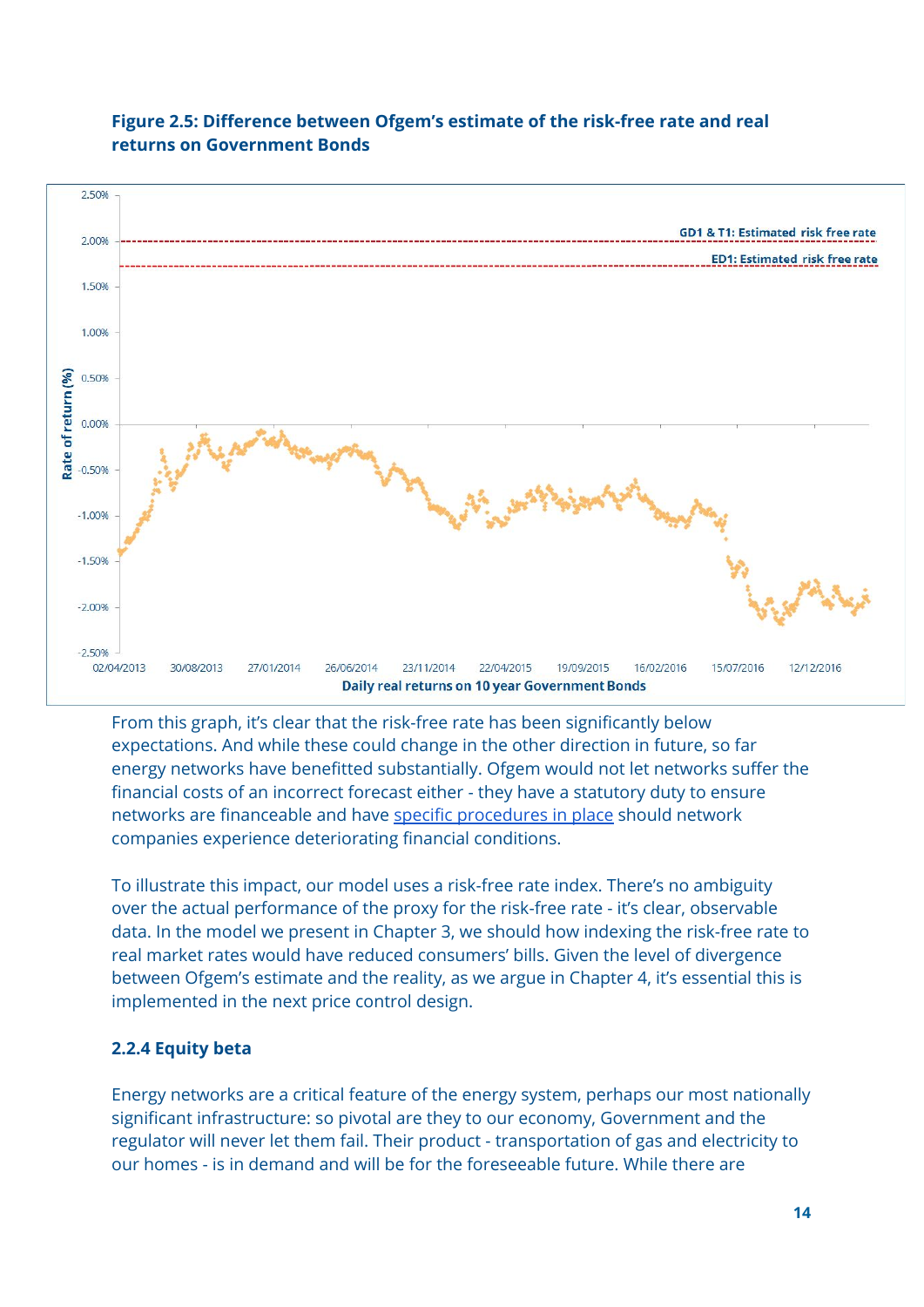important challenges that networks play a role in - such as efficient decarbonisation and the smart energy transition - their core business is making sure energy gets from A to B. *This is not a risky business.*

In typical financial models, risk is captured in a different way, by a metric called the equity beta. This measures the correlation of returns to a wider market benchmark. In principle, calculating a company's equity beta should be a relatively simple estimation: it is a statistical measure comparing a company's or a specific market's share volatility (the degree of variation in share price over time) to the whole stock market's volatility. This should capture the market's view of how risky a business is. If we know the company/market's share volatility and the volatility of the entire market over a certain time period, the equity beta mechanically follows. Investors are willing to tolerate a lower return on investment for businesses with an equity lower than 1, because their returns are more stable over time.

However, this information is only available from listed companies, which most network companies are not. How, then, can the equity beta be calculated reasonably? One approach is to use the equity betas from publicly listed comparator utility companies, assuming that they face similar risks to energy network companies. Ofgem has conducted this analysis using equity beta estimates for five comparator companies over the six years preceding the price control. Figure 2.6 shows that, while there was somewhat greater volatility in the previous decade, the equity betas for each company have been remarkably stable in the years preceding setting the price control, hovering around 0.5. At no point does the risk approach Ofgem's benchmark of 0.9. Ofgem's consultants agree: a study by Europe Economics<sup>8</sup> provided a confidence interval of between 0.5-0.8, while two-year daily beta averages were hovering around 0.4-0.6 in the years when the price control was set.

<sup>&</sup>lt;sup>8</sup> The [Weighted](https://www.ofgem.gov.uk/ofgem-publications/53852/europe-economics-final-report-011210.pdf) Average Cost of Capital for Ofgem's Future Price Control, Final Phase I Report, Europe Economics, 2010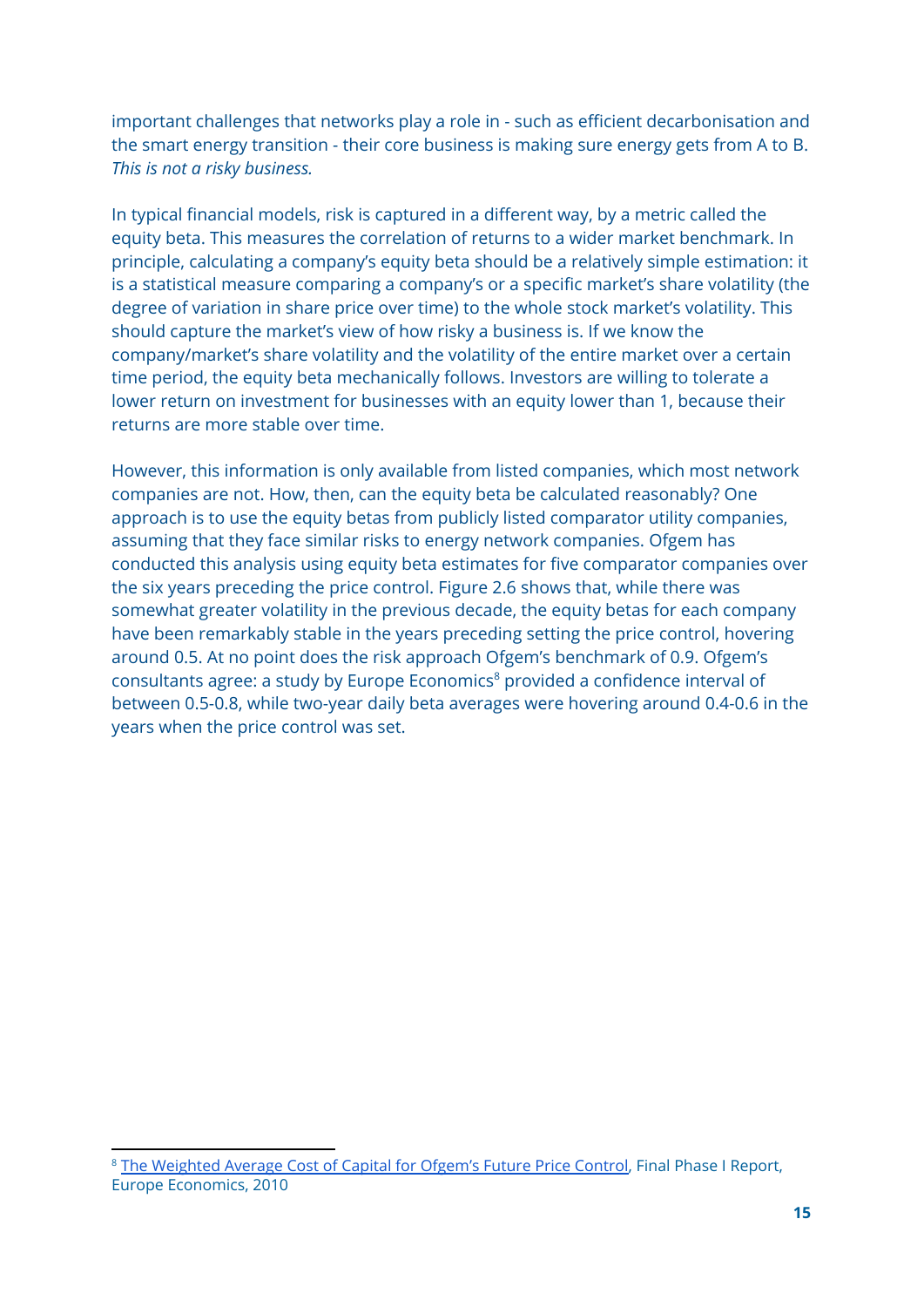

**Figure 2.6: Comparator companies' equity betas**

Source: Bloomberg

Of course, like all these estimates, it is possible that past data will not match future performance. But decisions should be based on actual comparator data, rather than uncertain estimates, so as to mimic market conditions a company in a competitive industry would face. At no point in the reviewed period did any of the companies touch on a 0.9 beta for a single day. The model we present in Chapter 3 outlines how adjusting the equity beta to values between 0.5 and 0.7 impacts on consumers' bills.

# **2.2.5 Cost of debt**

The final element of the Weighted Average Cost of Capital that Ofgem has to determine is the cost of debt. In this round of price controls, Ofgem decided to index the cost of debt to an average of AAA and BBB rated debt bonds, adjusted for inflation expectations. This has led to debt costs that better reflect market prices.

However, this cost of debt indexation has not been tight enough. The length of the cost of debt index matters. A shorter index provides companies with a sharper incentive to acquire new debt efficiently, as their debt allowance more closely reflects current debt market conditions. And because debt was much more expensive ten years ago than it is today, including this data in trying to assess prices today artificially drags the cost of debt upwards. Dieter Helm, the regulatory economist, has [argued](http://www.dieterhelm.co.uk/assets/secure/documents/Helm-CC-060509.pdf) that *'any index less*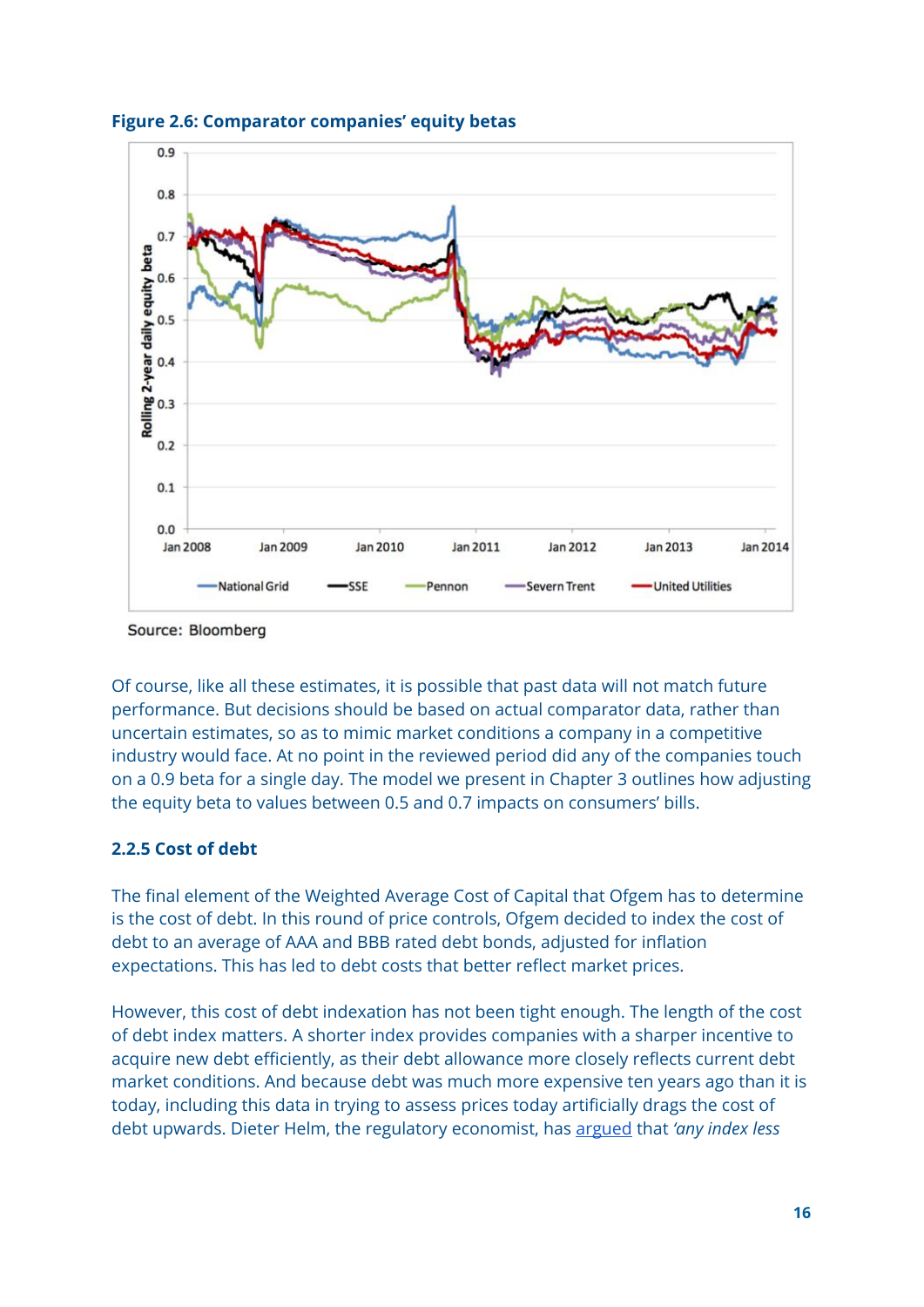*than five years will improve...arrangements. It could be an annual adjustment...it could be monthly, or even weekly or daily' . 9*

All price controls currently use ten year indexation, with ED1 also including a 'trombone effect', such that year 1 uses 10 years, year 2 uses 11 years and so on, up to a 20 year rolling index. This includes debt prices from when Tony Blair was last Prime Minister and drives up consumer costs in the current climate of exceptionally low debt costs.

The rationale for including a trombone effect merits further comment. Ofgem included this to provide network companies with an allowance for efficiently incurred 'embedded debt'. Embedded debt is debt that accrued in previous price control periods - for example, long term debt incurred in 2004, when debt costs were relatively higher than they are now.

We disagree with the rationale for including a trombone effect. It is preferable for simple indexes based on existing market debt prices be used leaving it to companies to manage the risks this presents them with, as any company in a competitive market would need to. As we argued in *Many happy returns*, there is a risk that, in the event of a sharp increase in interest rates, the regulator may not hold their nerve against protestations from companies that the trombone is preventing them fulfilling their financing obligations. It is possible that consumers are lumbered with the costs of outdated, higher interest rates when rates are falling and the costs of contemporary higher rates when they are rising.

We agree that existing *efficiently* incurred embedded debt should be recompensed. However, it is likely that prior to the RIIO price control, debt allowances were too high, due in part to the lack of indexation and consistent overestimates of returns on government bonds by regulators in setting an ex ante debt allowance<sup>10</sup>. If it believes embedded debt is a particularly pressing problem, a cleaner solution would be for Ofgem to make a separate allowance for legacy embedded debts and use a simple, tighter index going forward.

The model we present in Chapter 3 outlines how adjusting the cost of debt index to remove the trombone and reduce the index period to five years. Because we do not have access to data on network companies' embedded debt, we have not included a separate allowance for this in our analysis.

# **2.3 Incentives for exceptional performance**

Ofgem doesn't just want the delivery of outputs in exchange for a return on that delivery when it's setting a price control. It wants to provide incentives for particularly efficient delivery, for exceptional customer service and for innovation that reduces the long-run cost of the energy system. Consumers want cheaper networks and good

<sup>9</sup> Utility Regulation, the RAB and the cost of capital, Dieter Helm, 2009

<sup>&</sup>lt;sup>10</sup> [Presentation](http://barnendevents.com/wp-content/uploads/2015/11/Presentation-on-indexation-of-cost-of-debt-V3-04.05.2017-Martin-Malinowski.pdf) on indexation of cost of debt, National Audit Office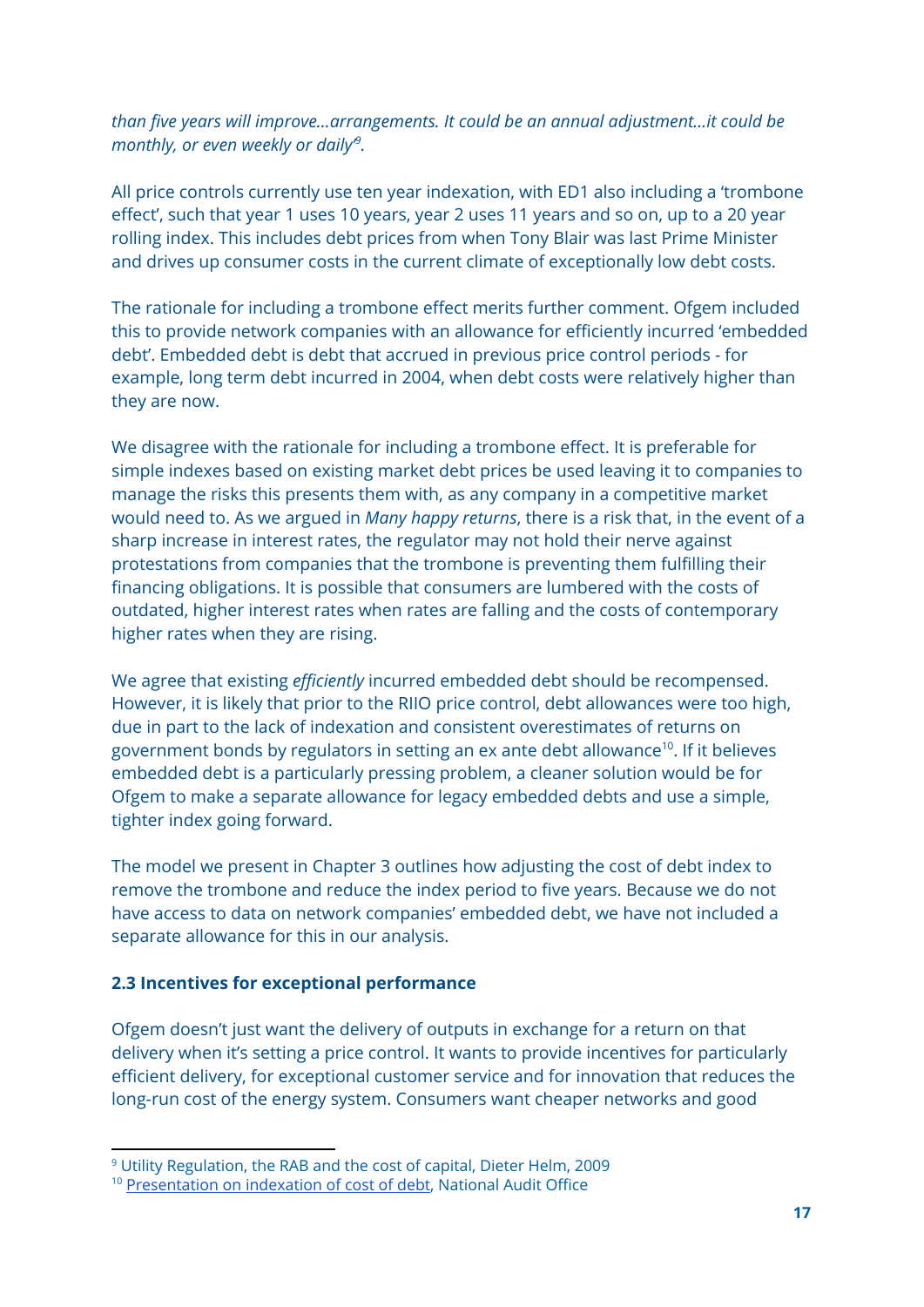customer service too, so it's appropriate that Ofgem adds an additional set of incentives to the price control.

In principle, these incentives also impose penalties on energy networks if they deliver outputs inefficiently or fail to provide good customer service. However, as Figure 2.7 shows, Ofgem expects incentive performance to be positive overall for all energy network companies.





Our analysis principally considers the totex incentive and how other incentives are inappropriately calibrated rewarding network companies for ordinary performance and rarely penalising them for bad performance.

# **2.3.1 Total expenditure incentive**

Total expenditure (sometimes shortened to 'totex') is the revenue that Ofgem permits networks to spend on their activities, where some of those costs are controllable. Ofgem wants to incentivise network companies to run their business as efficiently as possible. That's why, for the total amount that energy networks underspend this allowance by, Ofgem allows them to keep a proportion as profit, with the remainder returned to consumers. If Ofgem thinks that pipeline will cost £180m, can the network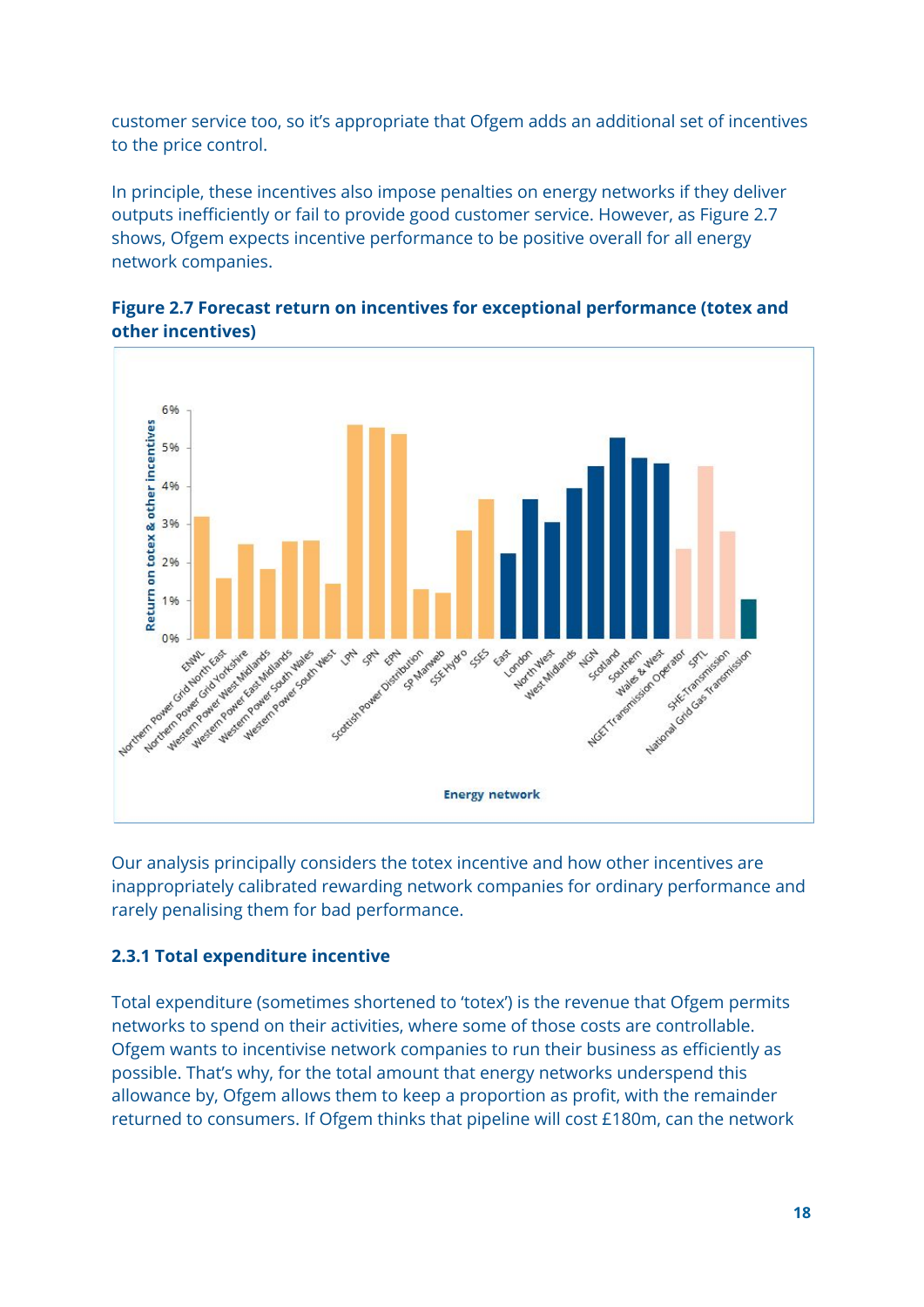company build it with  $E140m$ ? If so, they can keep some of the difference as profit<sup>11</sup>. Meanwhile, if you overspend on that output, then that money comes out of your profits.

While this system does drive some genuine efficiencies, it also creates incentives for energy networks to inflate their initial cost estimates to Ofgem, so they can capture more of the difference between this estimate and the actual cost as profit. This is a difficult problem to solve. Ofgem implemented an information quality incentive, which would penalise companies for misrepresenting information, but this put relatively little revenue at risk. For the latest electricity distribution control, Ofgem tried to incentivise accurate business plan by fast-tracking high quality applications. But there's little evidence this has worked - the slow track companies are earning profits at similar rates to the sole fast track company.

As Figure 2.8 shows, a small number of network companies are overspending against their total expenditure allowance and are experiencing a financial penalty as a consequence. However, the overall picture is still one of considerable success from networks: our model estimates that they will earn over £2.5bn in profit on their totex incentive over the course of the price control.

<sup>&</sup>lt;sup>11</sup> Because of the way the price control is structured, most of this profit is realised through additions to the Regulatory Asset Value, which gives investors returns over a longer term. If the cost of capital is set too high over that period, this will lead to higher overall costs to consumers than we model here.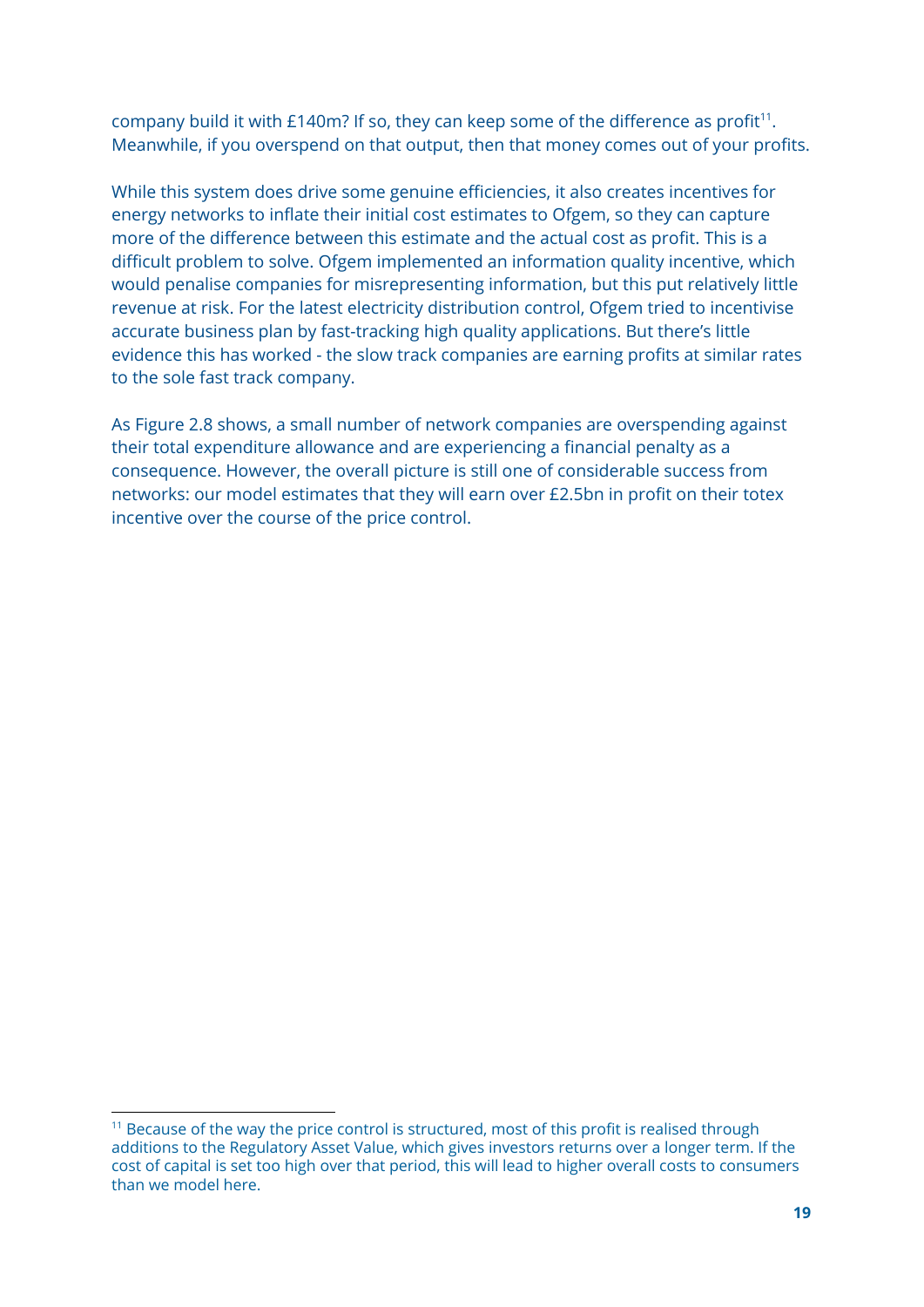

# **Figure 2.8: Actual and forecast totex over/underspend by network company**

If all this outperformance is achieved as a result of increased efficiency, there is perhaps no particular problem. But increased efficiency isn't the only thing driving profits here.

In setting the allowance, Ofgem forecast how industry-specific costs for things like material and labour would change over the course of the price control and included that forecast in the allowed expenditure — what they call Real Price Effects. But it's now clear those forecasts weren't correct: Ofgem's analysis suggests prices for electricity transmission and gas distribution are expected to be around £1.9bn lower and the companies will be taking around  $E0.9$ bn that in profit<sup>12</sup>. Some of the outperformance is returned to consumers, but the network companies get to retain between 45-70% of the outperformance.

The model we present in Chapter 3 corrects for the effect of Real Price Effects, mimicking how a custom industry-specific inflation measure would impact consumers' bills.

<sup>&</sup>lt;sup>12</sup>RIIO ET1 Annual Report [2015-16;](https://www.ofgem.gov.uk/system/files/docs/2017/02/riio-et1_annual_report_2015-16.pdf) RIIO GD1 Annual Report [2015-16.](https://www.ofgem.gov.uk/system/files/docs/2017/02/riio-gd1_annual_report_2015-16_0.pdf)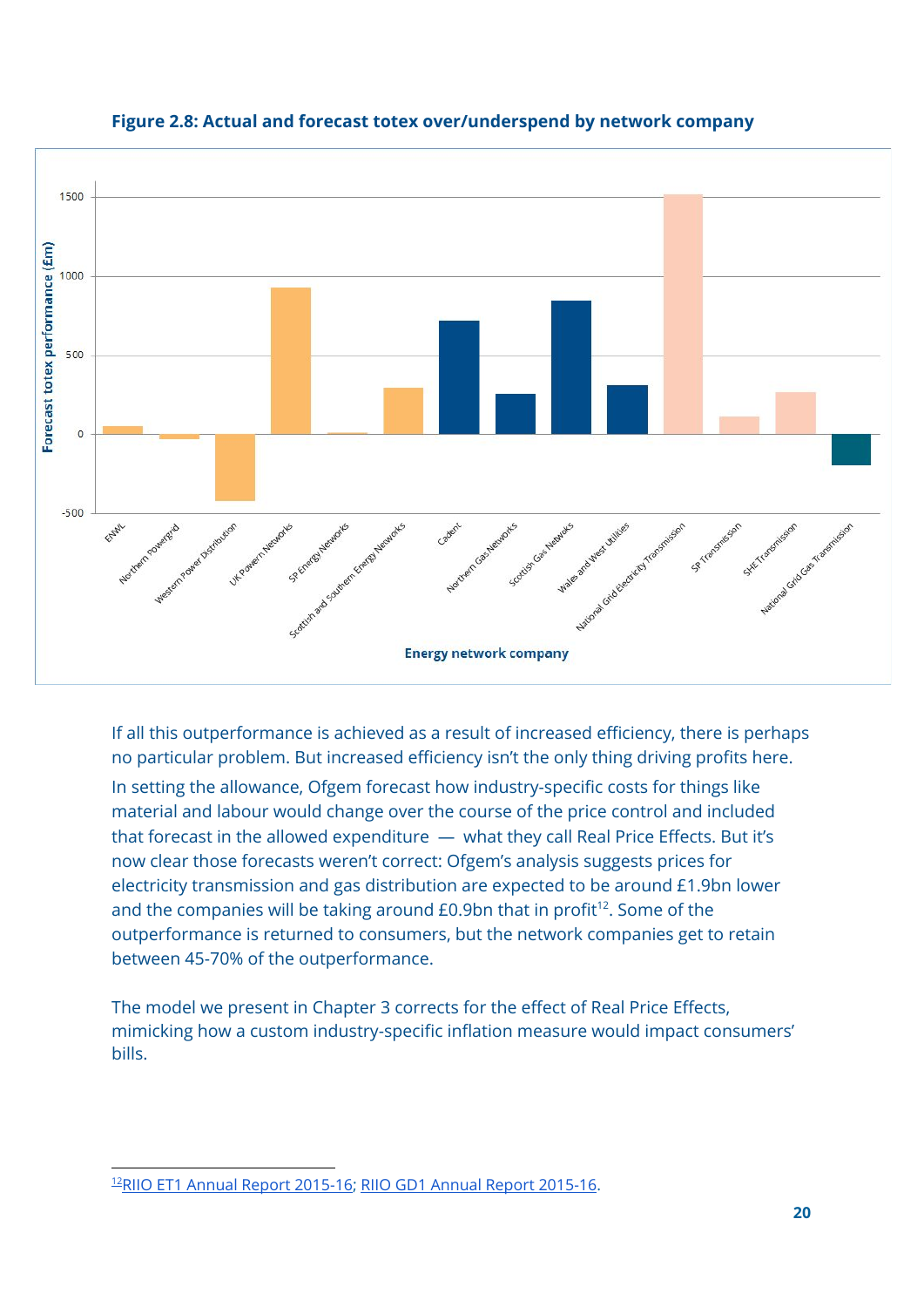# **2.3.2 Other incentive performance**

Totex accounts for 45% of network companies' forecast incentive related profits. However, there are a large and varied set of other incentives that Ofgem designed to encourage companies to engage in specific behaviours - such as a stakeholder engagement incentive to encourage good engagement with stakeholders, a connections incentive to encourage network companies to connect new customers to the grid and a reliability incentive to encourage network companies' to keep supply as much of the time as possible.

Without these incentives, quality of service would likely suffer as firms' profitability would be increasingly determined by their ability to cut costs. The focus on incentives in RIIO has been welcome. However, with a net £3bn earned by network companies over the course of the price control on these incentives, it is not yet clear that they have been optimised.

In principle, these incentives should create a symmetrical balance of rewards for good performance and penalties for poor performance. Recall Ofgem's aspiration that poorly performing companies should earn at or below the cost of debt - it is through this system of penalties that this should occur. However, in practice most companies only ever experience an upside. The incentive system Ofgem has designed is - in practice fundamentally asymmetric in companies' favour.

What company returns on incentives should net out to is a complex question and depends on considerations that have been made on the cost of capital. However, they should allow some companies to make negative and others to make positive returns. The model we present in present in Chapter 3 provides estimates for how more robust approaches to incentive calibration would impact consumers bills, estimating net reductions to equity returns of between 0.1%-0.2%.

# **2.4 Inflation measure**

The final measure we highlight is the Retail Price Index. It was long custom for regulators to use the Retail Price Index (RPI) as their main mechanism for capturing how prices change from year to year. Each year, RPI is applied to the Regulatory Asset Value, so is a determinant of the rates of return that companies can earn on the RAV.

As Figure 2.9 shows, RPI is historically and consistently higher than its primary current alternative, CPI (Consumer Price Index).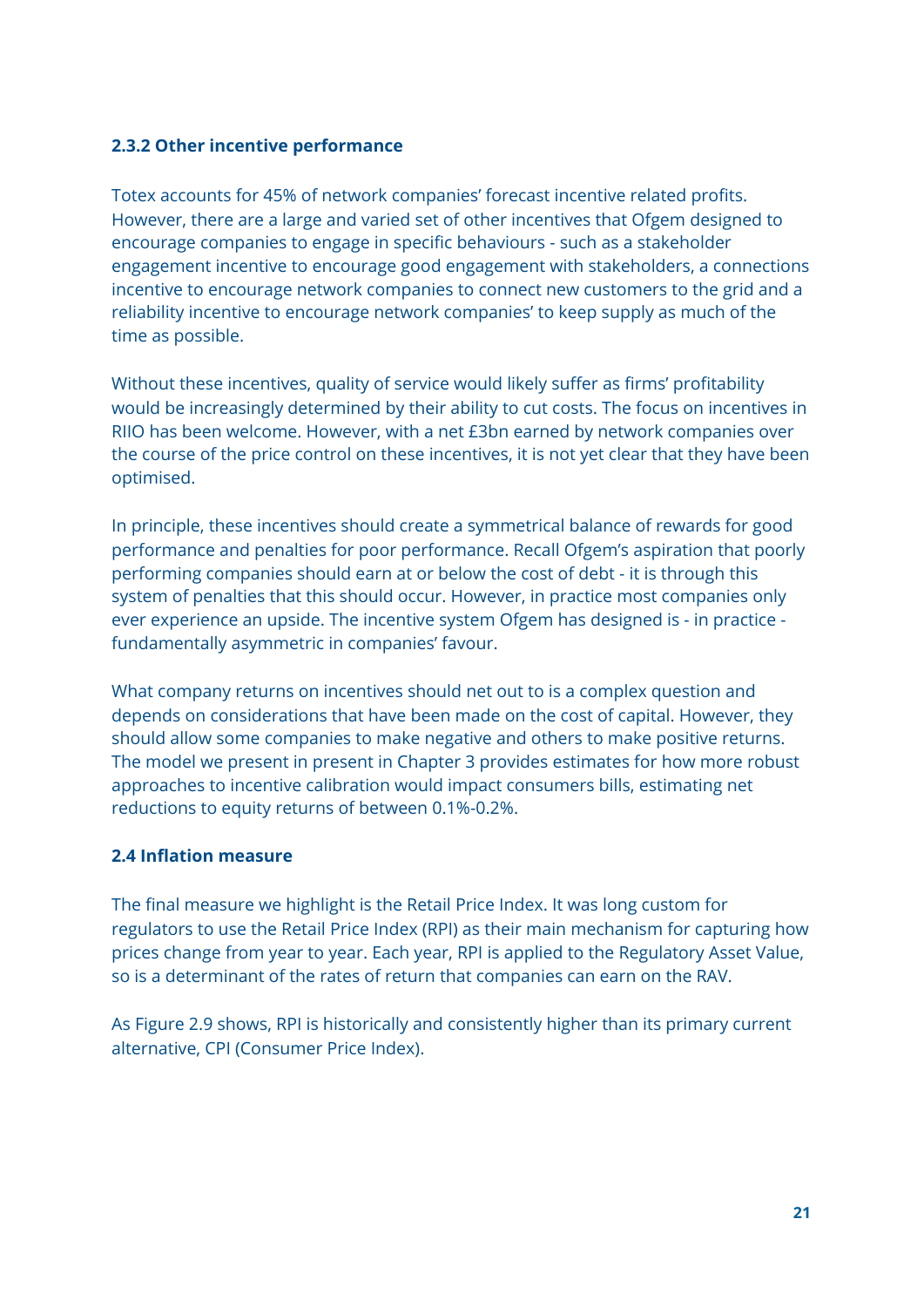**Figure 2.9: Comparison of RPI and CPI**



RPI has fallen out of favour in recent years. The Office for National Statistics has declassified it as a national statistic on the basis that it does not meet international standards and the Institute for Fiscal Studies has recommended that all public bodies cease using it and transfer over to CPI (and CPIH when it becomes statistically accredited). Other regulators, such as Ofwat, have already begun this transition.

The effects of changing from RPI to CPI are complex and it is not certain what the near-term impact on consumers' bills would be. In the longer term, consumers will benefit from the use of a credible inflation measure that has been historically lower than RPI. However, we do not include the effect of changing from RPI to CPI in the model we present in Chapter 3 and intend to carry out future work on the implications of this shift.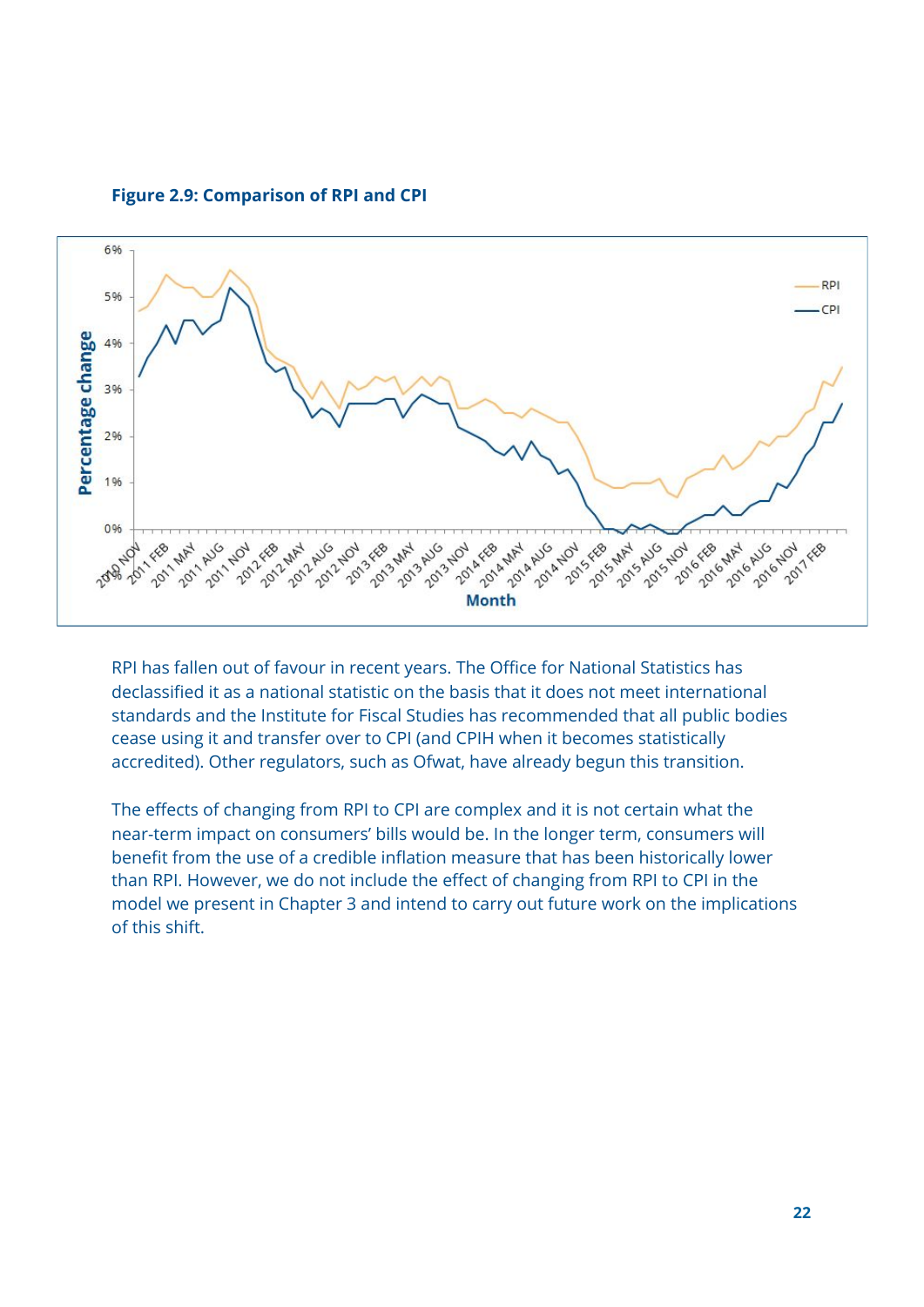# **3. Our model's results**

In order to assess the impact of these five key financial variables on consumers' bills, we built a model of companies' financial returns using data from the Ofgem Price Control Financial Model. This section outlines that model, the headline findings and the findings against each variable in more detail.

# **3.1 Overview of our model**

This section provides an overview of the price control model we used. A fuller summary of the methodology can be found in the Technical Appendix.

We took the actual and forecast Regulatory Asset Values and Weighted Average Cost of Capital for each energy network and aggregated this by company and price control to derive estimates of actual and forecast returns over the course of the eight-year price control. We added the following elements to our model:

- Ofgem's cost of debt model
- Ofgem's totex actual and forecast data as published in RIIO annual reports
- Our own risk-free rate model, using Bank of England data on 10-year Government gilt yields
- RPI inflation indexes, using ONS actuals and OBR forecasts, to adjust to today's prices

The model provides figures for actual and Ofgem forecast returns and compares them to the returns that would have been/are forecast to be made if adjustments are made to the five key variables we include.

All figures are reported in 2016/17 prices $^{13}$ .

<sup>&</sup>lt;sup>13</sup> Ofgem reports prices in two base years depending on the price control - 2013/14 for GD1/T1 and 2015/16 for ED1. We have adjusted all prices to the same base years.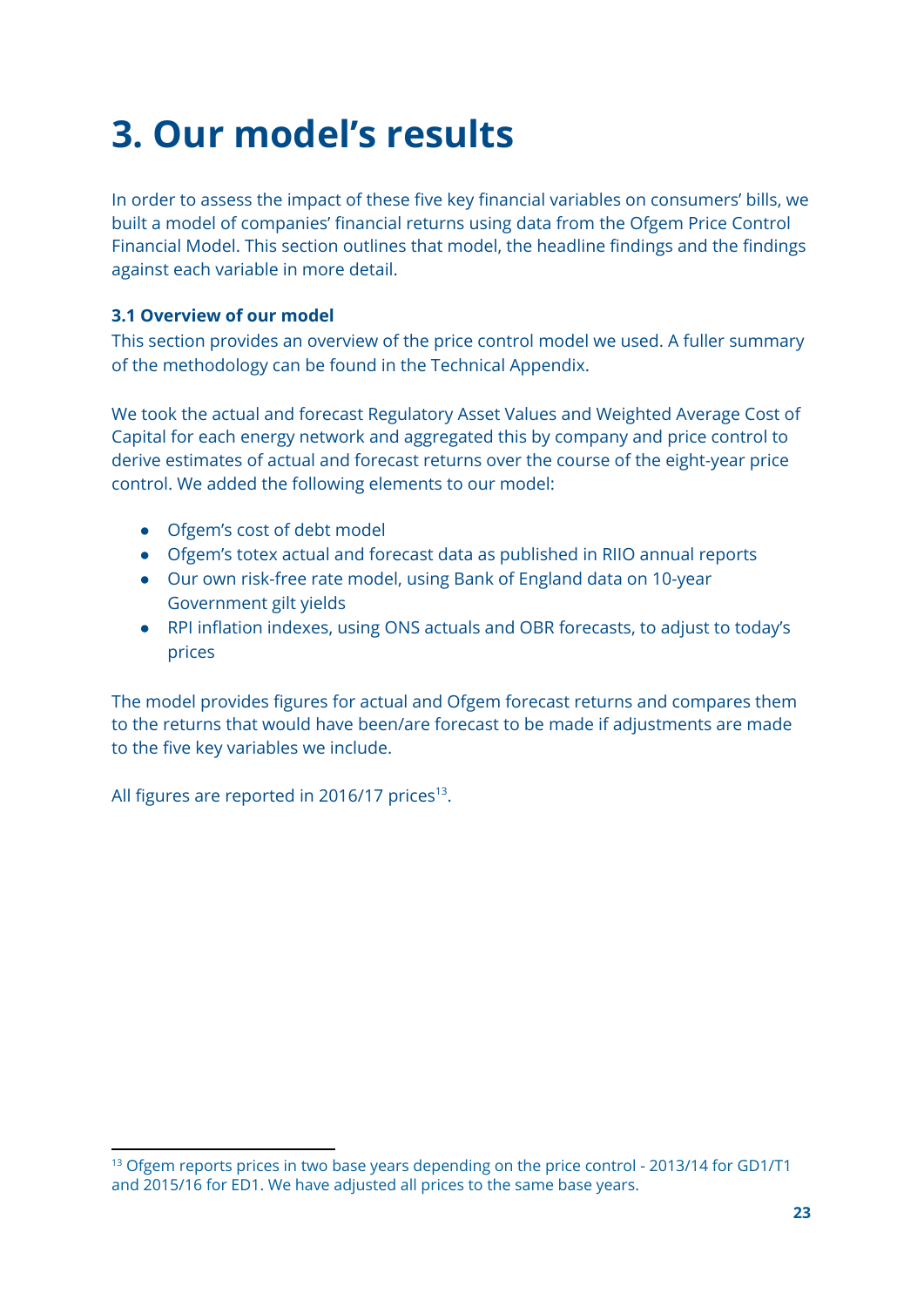# **3.2 Headline results**

Adjusting financial metrics is not a mechanical process; it requires judgement to decide which metrics should be adjusted and in which ways. To this end, we ran the model under multiple different variable combinations, producing a low, medium and high model of savings.

The medium savings model represents our central estimate of **£7.5bn,** with our lower bound in the low savings model reducing costs by £3.5bn and the high model reducing costs by £11.1bn.

# **3.2.1 Low savings model**

The low savings model adjusts the metrics in a relatively modest way. This model makes four major adjustments:

- It corrects for the real price effects under the totex incentive, as this follows from Ofgem's own analysis;
- It removes the trombone from the 10 year debt index;
- It reduces the equity beta to 0.7;
- It recalibrates incentives to make them modestly more difficult to achieve, costing companies' 0.1% on their equity returns.

The results of the low savings model are summarised in Figure 3.1 and total £3.5bn over the course of the price control.



# **Figure 3.1: Savings under low model**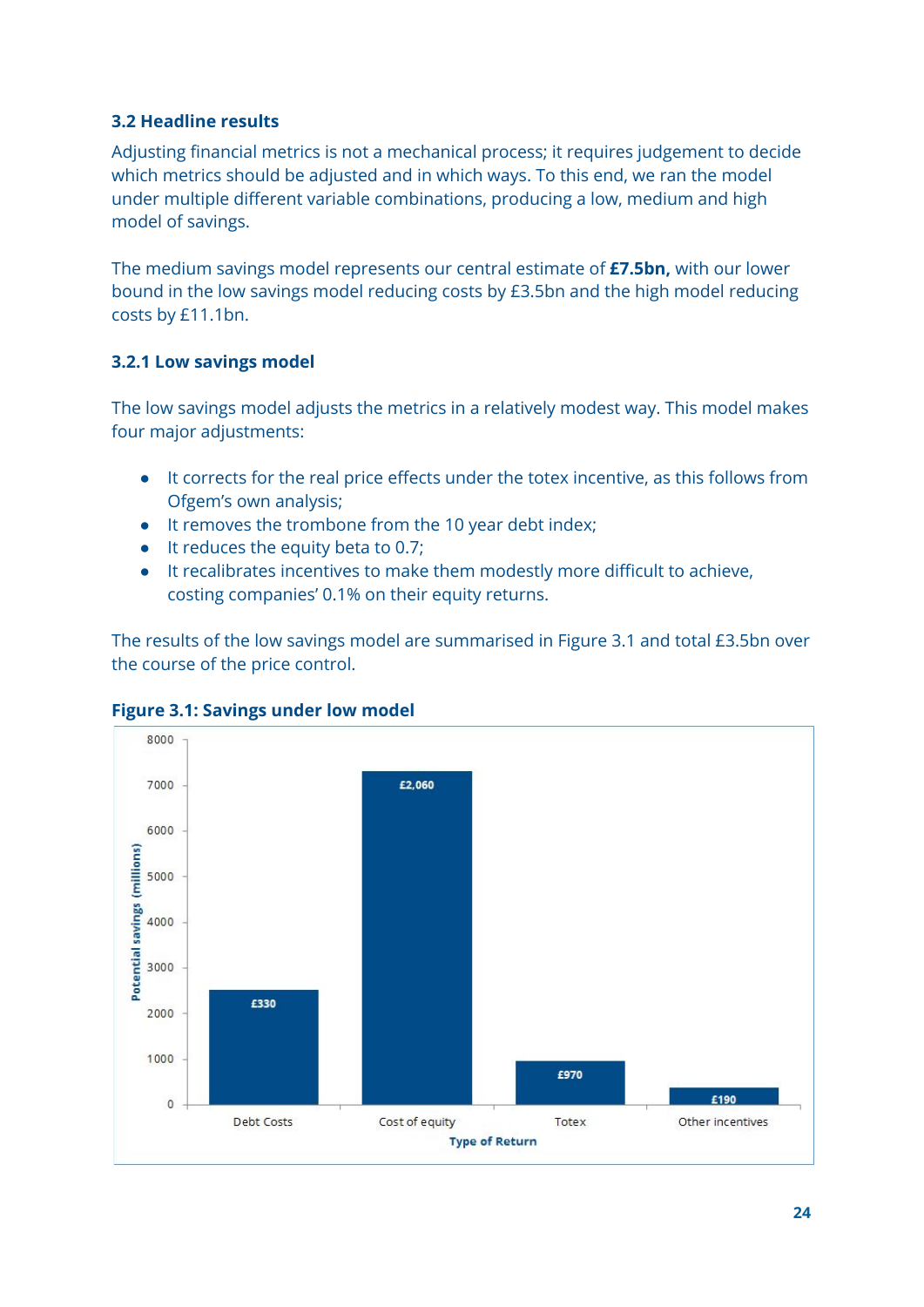# **3.2.2 Medium savings model**

Our medium savings model includes a more realistic version of all our major price control design recommendations. It makes the following further adjustments:

- It reduces the cost of debt index to 5 years rather than 10 years, but maintains the existing trombone;
- It introduces our proposed risk-free rate index using a 20 year average;
- It reduces the equity beta slightly further to 0.6;
- It recalibrates incentives to make them modestly more difficult to achieve, costing companies' 0.15% on their equity returns.

The results of the medium savings model are summarised in Figure 3.2 and total £7.5bn over the course of the price control.



**Figure 3.2: Savings under medium model**

# **3.2.3 High savings model**

Our high savings model is the most robust implementation of our recommendations. It makes the following adjustments:

● It maintains a debt index of 5 years but removes any trombone;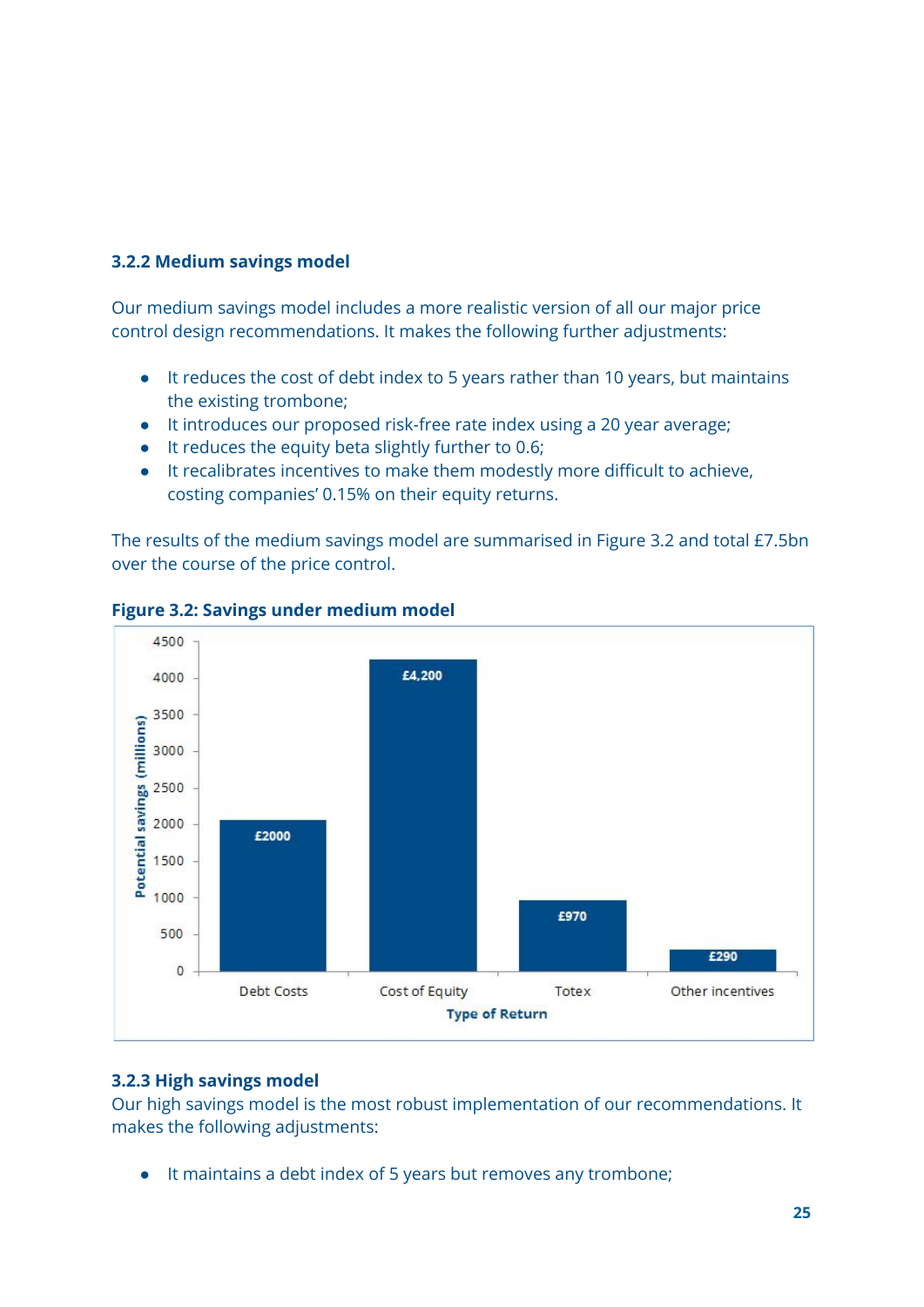- It introduces our proposed risk-free rate index, but at a shorter 10 year average;
- It reduces the equity beta to 0.5;
- It recalibrates incentives to make them more difficult to achieve, costing companies' 0.2% on their equity returns.

The results of the high savings model are summarised in Figure 3.3 and total £11.1bn over the course of the price control.



**Figure 3.3: Savings under high model**

Table 3.4 summarises the key features and headline savings associated with each of our models.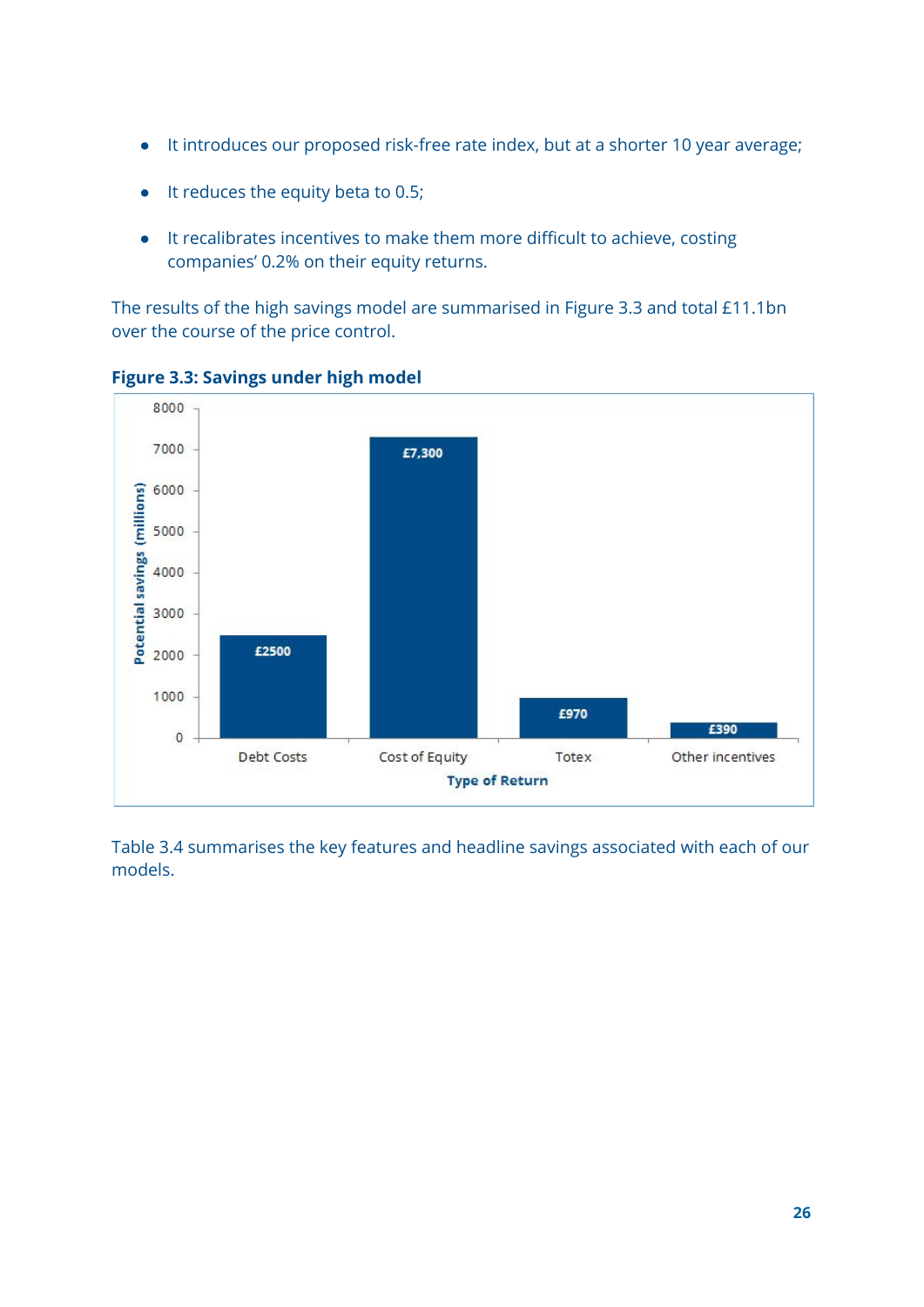# **Table 3.4 Headline model outputs**

| <b>Model input</b>              | <b>Low model</b>               | <b>Medium model</b> | <b>High model</b>  |
|---------------------------------|--------------------------------|---------------------|--------------------|
| Cost of debt<br>index:          | 10 years (no<br>trombone)      | 5 years             | 5 years            |
| <b>Risk free rate</b><br>index: | 1.7%-2.0%<br>(Ofgem forecast)  | 20 years            | 10 years           |
| Equity beta:                    | 0.7                            | 0.6                 | 0.5                |
| Totex incentive:                | £0.9bn (after<br>sharing mech) | £0.9bn              | £0.9 <sub>bn</sub> |
| Recalibrate<br>incentives:      | 0.1% reduction                 | 0.15% reduction     | 0.2% reduction     |
| <b>Total savings:</b>           | £3.5bn                         | £7.5bn              | £11.1bn            |

As we can observe, changes in these key variables make major differences in the total level of consumer savings, with a total high model saving of £11.1bn should the most robust version of our recommendations be implemented. However, even a more modest implementation, as in the medium savings model (our central estimate), reduces consumers' bills by £7.5bn over the course of the price control. And even with relatively minor tweaks, Ofgem could save consumers £3.5bn over the course of the price control.

The remainder of this chapter explores what drives this variability when inputs are modestly adjusted.

# **3.3 Cost of debt**

Ofgem currently indexes the cost of debt on a ten-year basis, using an average of real debt costs of 10 year A rating & BBB rating bonds.

Figure 3.5 shows how decreasing the cost of debt index affects the percentage cost of debt. For this example, we use 31 March 2016 as the end of the debt index and shows how the cost of debt is affected by reducing the index from 120 months to 12 month. In practice, a rolling index is used for each year of the price control.

As it shows, because of the historically low current cost of debt, the more tightly the index matches current market prices the lower consumers' bills are forecast to be over the course of this price control. The five year index period is 120 basis points lower than the ten year index.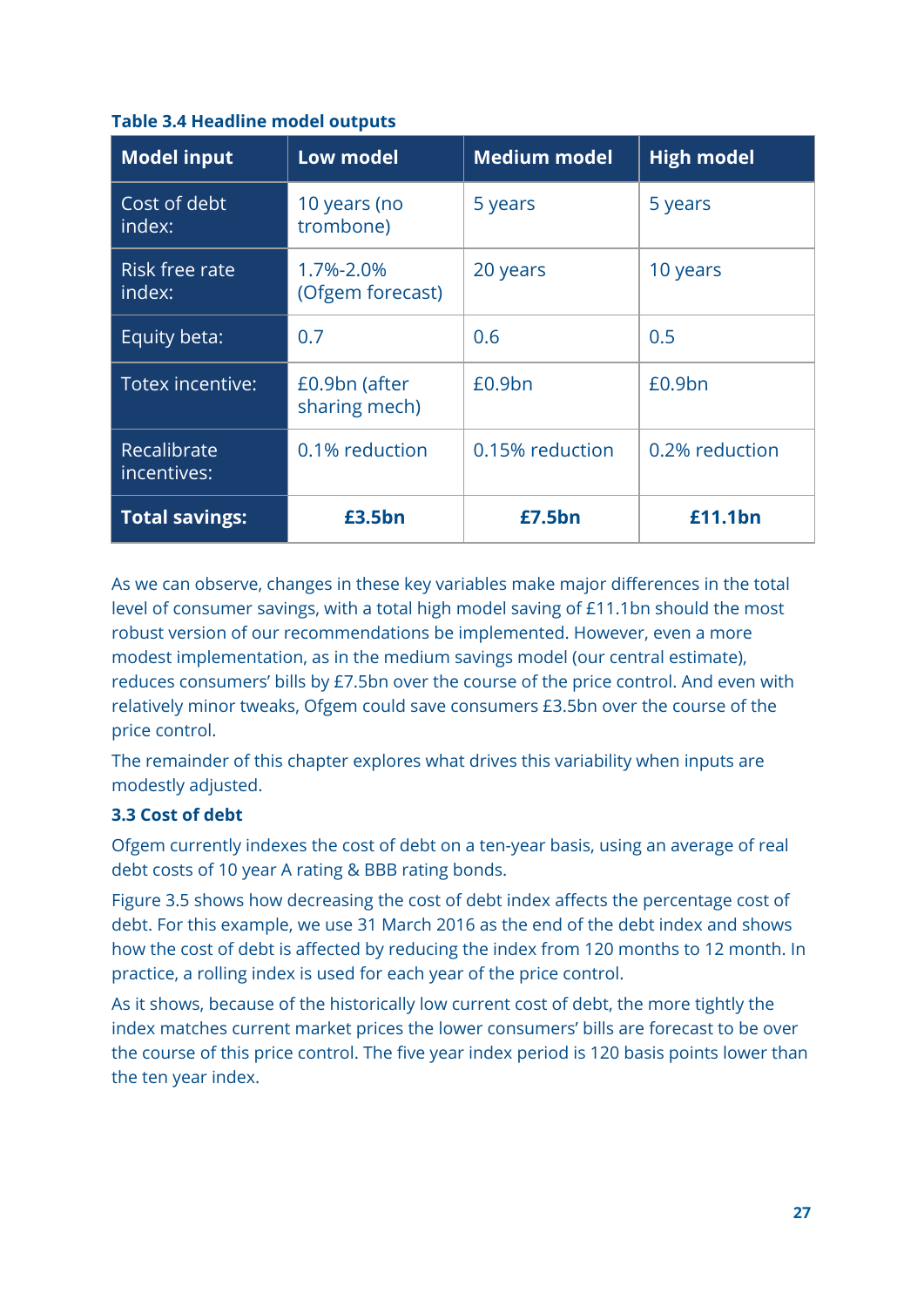

# **Figure 3.5: Relationship between cost of debt and length of index**

Under the high saving forecast (reducing the index to 5 years without a trombone) bills would reduce by £2.5bn.

# **3.4 Risk-free rate**

Ofgem does not currently index the risk-free rate. Because of the historically unprecedented low risk-free rate - for the past five years, it has been negative in real terms - introducing this indexation at any reasonable length would substantially bring consumers' bills down, compared to Ofgem's assumptions of 1.7%-2.0%. Our indexation of the risk-free rate then forms part of our calculation of the counterfactual cost of equity.

Figure 3.6 illustrates the impact of the length of the risk-free rate on costs. For this example, we use 31 March 2016 as the end of the risk-free rate index and shows how the risk free rate average reduces as we reduce the index from 240 months to 120 month.

We estimate the 20 year index would reduce consumers' bills by £1.1bn over the course of the price control and the 10 year risk-free rate index by £2.1bn.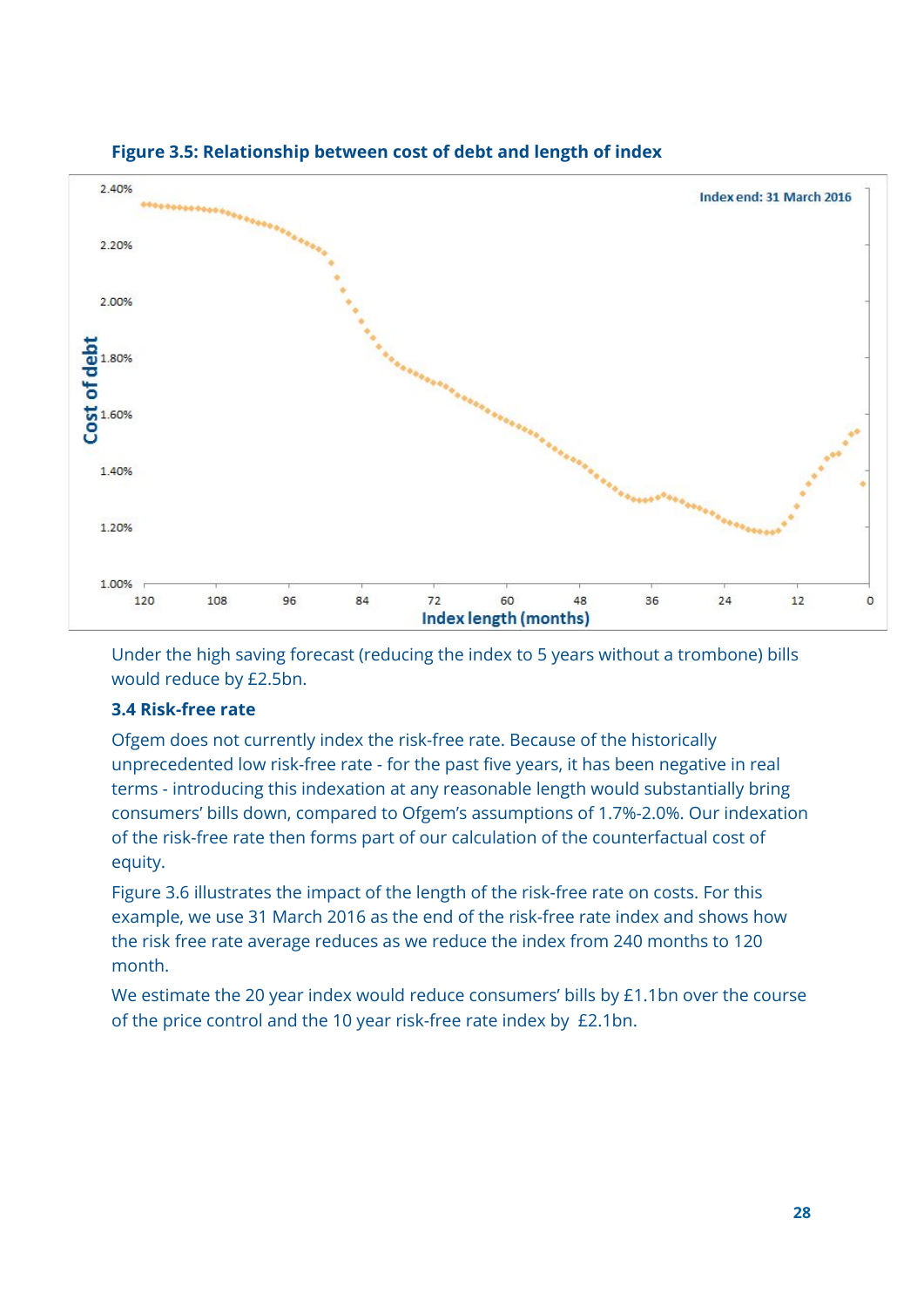

# **Figure 3.6: Relationship between cost of risk-free rate and length of index**

# **3.5 Equity beta**

Ofgem currently uses an equity beta of 0.9. For each price control, Figure 3.7 shows how adjusting the equity beta from 0.8 down to 0.5 (where Ofgem's consultants recommended it reduce to) impacts consumers bills. If we implement an adjustment of 0.2, consumers' bills reduce by £2.1bn. Under the most robust adjustment supported by the data to 0.5, consumers' bills reduce by £4.1bn.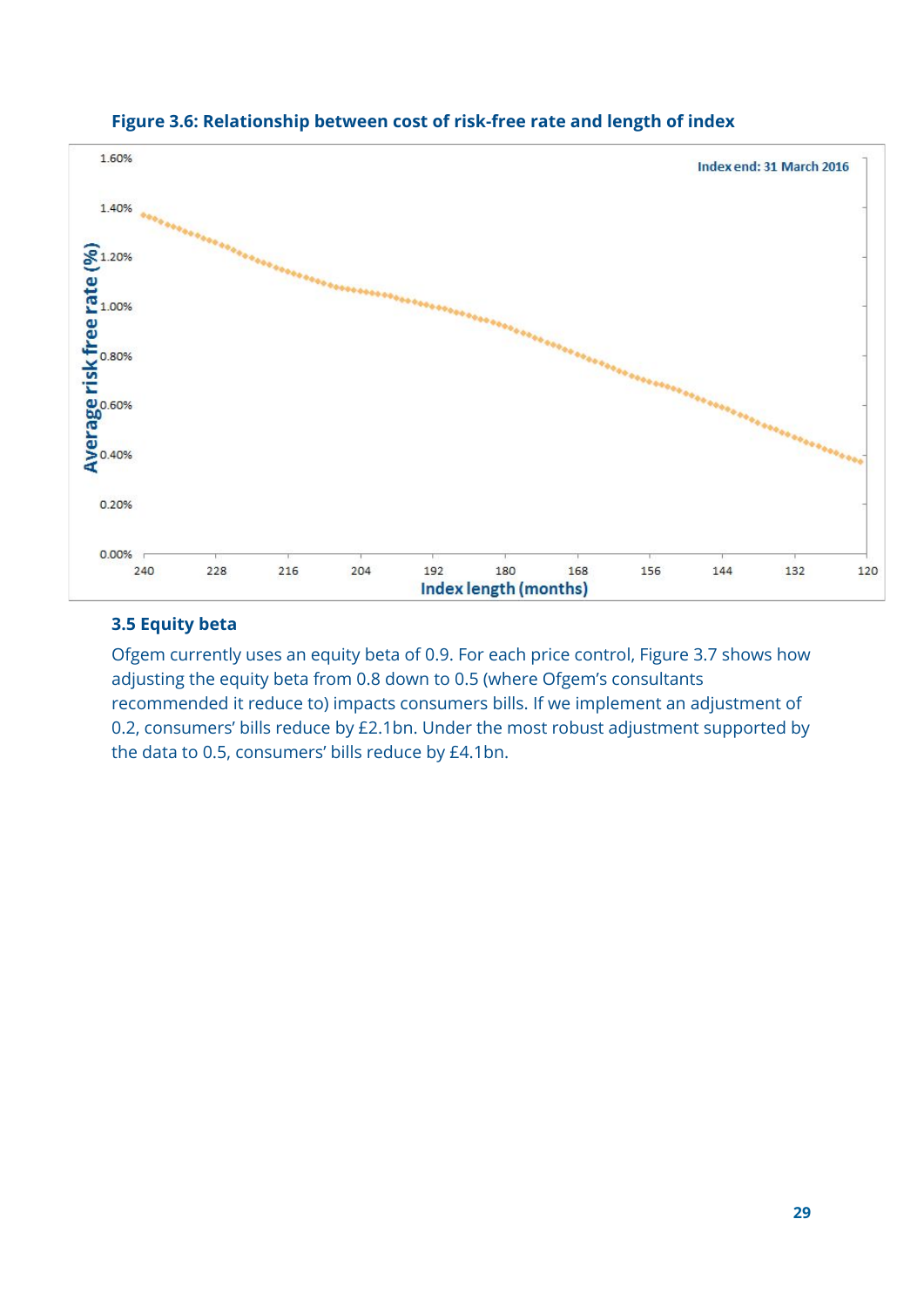

# **Figure 3.7: Relationship between cost of equity and equity beta**

#### **3.6 Totex incentives**

To produce our totex incentive effects, we rely on Ofgem's analysis in their RIIO reports. Across our models, therefore, we reduce real price effects by £1.9bn, leading to a consumer saving of £0.9bn.

# **3.7 Incentive recalibration**

To populate our incentive recalibration model, we make adjustments to the total equity returns that network companies' are permitted to make on the RAV, in light of what we would anticipate if Ofgem were more robust in setting this adjustment.

Under our low savings model, consumers save £0.2bn. Under our high savings model this effect increases to £0.4bn.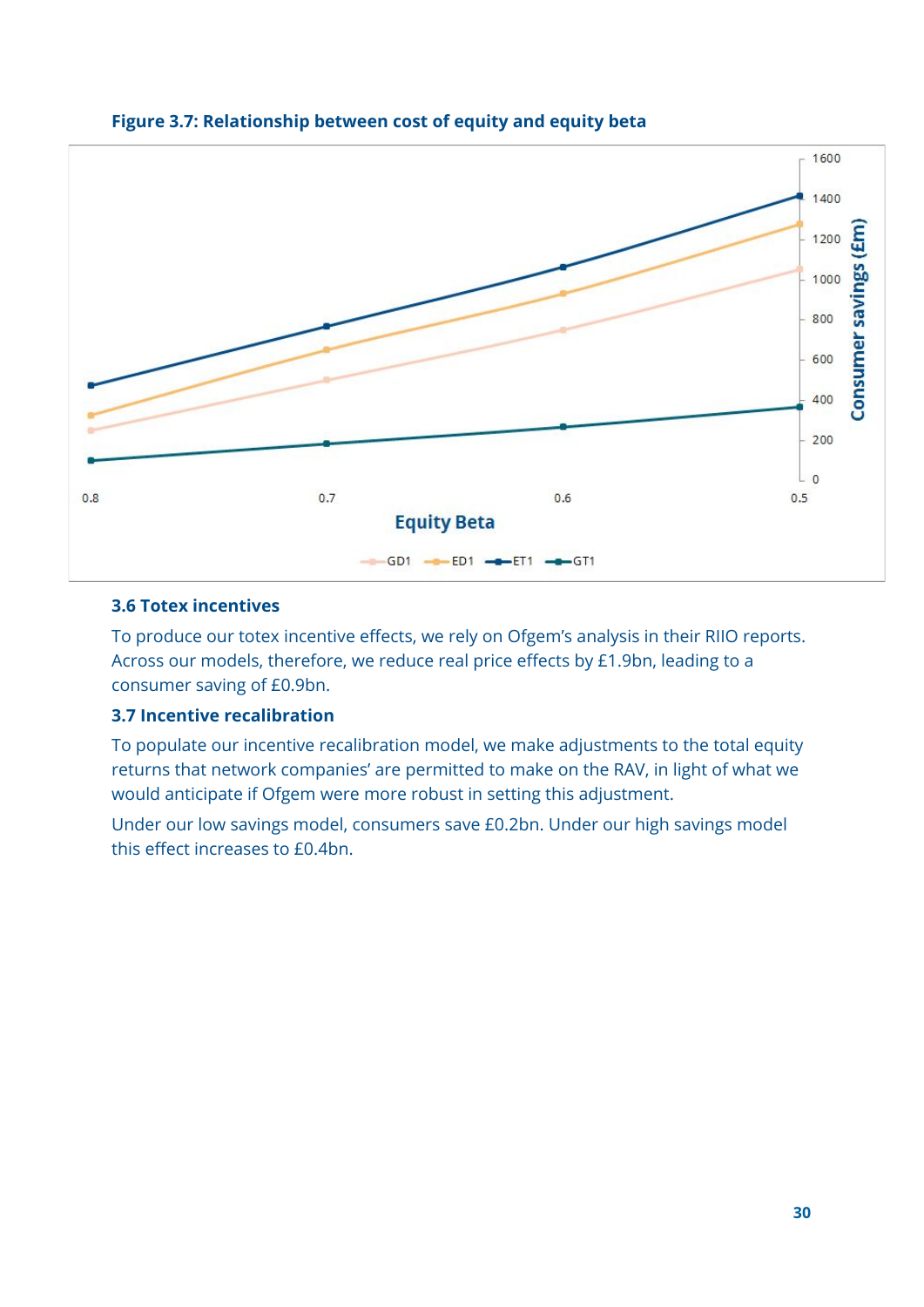# **4. Our recommendations**

Energy consumers overpaying by billions is a plainly unsatisfactory state of affairs. It must not continue in this price control and future price controls must take steps to avoid this in future.

We make recommendations on how network companies should act to return money to consumers and how Ofgem can improve the design of the price control in the future.

# **4.1 What should be done now: give consumers their money back**

National Grid - alone - recently announced an operating profit of £2.1bn in their UK network business<sup>14</sup>, in a single year. Consumers cannot be expected to tolerate this level of return if, as our analysis shows, those returns are unjustified.

There will be a temptation to focus simply on forward looking solutions and avoiding the imperfections of these price controls in future periods. Indeed, we do not believe it would be fruitful for Ofgem to reopen the price control: they should focus on improving the design of the next one.

But the overpayments are too large not to act. Moreover, there are precedents when utility companies have been over-rewarded in the past - such as in the water industry and limited action has been taken to address them. As the Chairman of Ofwat (the water regulator) commented in 2013, when facing similar problems of excess profit:

*'Public trust is hard won and easily lost...I would have hoped companies would have shared gains that derive from external factors with customers.' 15*

Regulatory pressure ultimately led to water companies returning some £435m to consumers<sup>16</sup> out of a windfall gain of at least £1.2bn over the course of their price control.

More substantial sums than this must be returned to energy consumers in the form of a rebate on their bills. There is an opportunity here for network companies to recognise that much of the profit they are earning is not in consumers' best interests and exercising some farsighted corporate citizenship - to voluntarily return it. As their colleagues in the supply business know, it does not take much for public opinion to curdle against an industry. Responsible companies would be wise to hedge against that possibility by returning profits now. Ofgem should work with them to ensure this happens.

However, if companies do not act, then government must act to ensure consumers get their money back. Partly, estimates were made that always seemed generous to industry, perhaps due to vigorous lobbying. Partly, this was a highly uncertain period, in overpayment which interest rates and bond returns were unprecedentedly low. The

<sup>&</sup>lt;sup>14</sup> This includes their gas distribution business, which they recently sold a majority share in. http://investors.nationalgrid.com/~/media/Files/N/National-Grid-IR/reports/ara-2016-17-plc-06-0 6-2017.pdf

<sup>15</sup> http://www.ofwat.gov.uk/wp-content/uploads/2015/11/prs\_spe20130305jcrae.pdf

<sup>16</sup> https://www.nao.org.uk/report/the-economic-regulation-of-the-water-sector/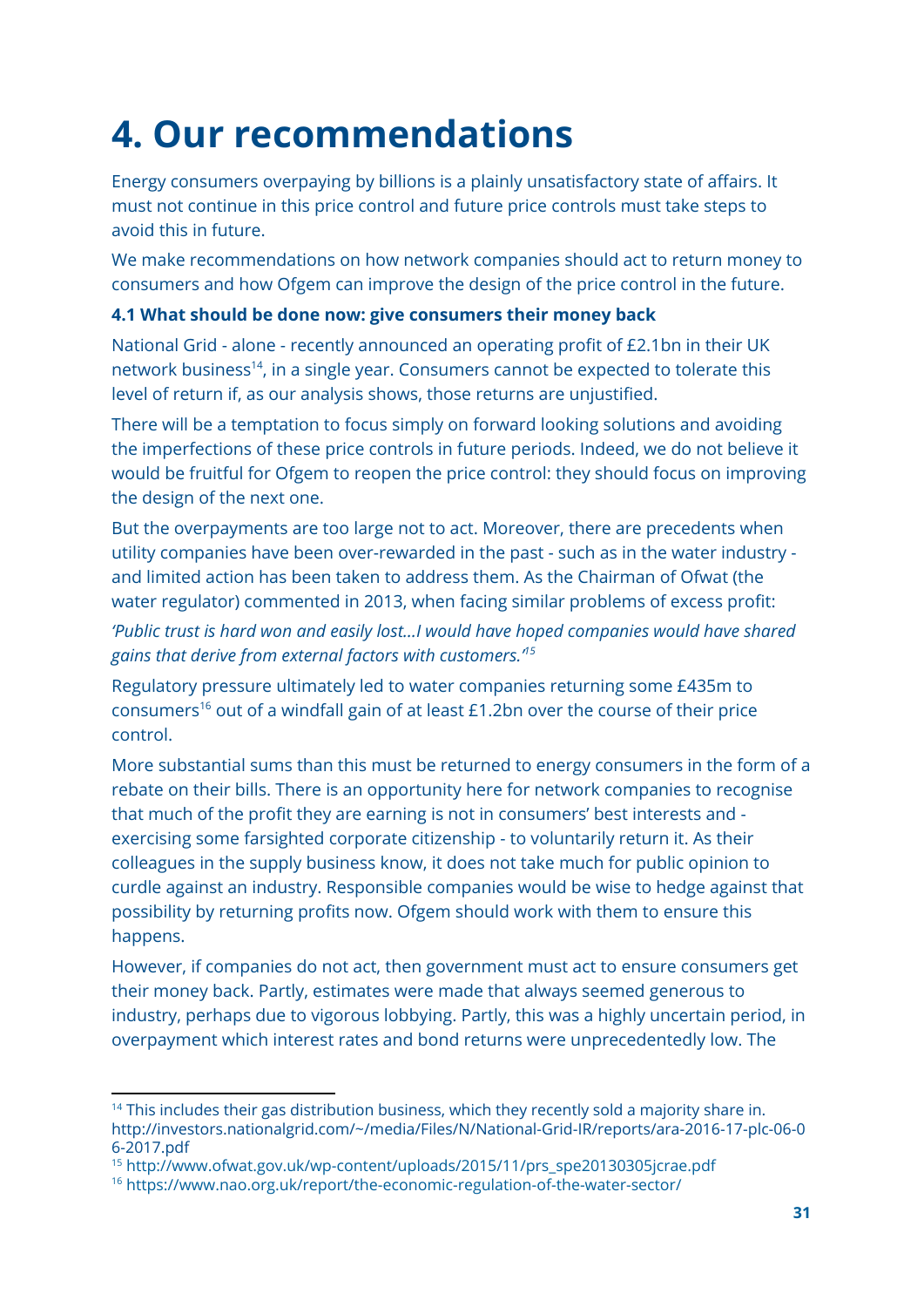uniqueness of the times and the level of the overpayment both provide the Government with excellent reasons to act if network companies will not.

# **4.2 Rely on indexes, not forecasts**

This year Ofgem will begin making its early strategic decisions on the design of the next price control. It is crucial that the key financial decisions are made correctly, so we avoid the situation of energy networks making billions in unjustified profits. We think that indexes need to be at the heart of monopoly regulation and that they're an important tool in driving efficiency and consumer value.

A recurring theme in our analysis has been the limitations of the regulator's ability to forecast accurately. The most critical change Ofgem should make is therefore to stop relying on forecasts about what costs are going to be over an eight year period: a plainly impossible task for anyone, let alone a regulator subject to intensive industry lobbying. Lobbying is also asymmetric - consumers typically only have a small number of consumer groups fighting their corner, while energy networks have lavishly funded consultants at their disposal. Ofgem does its best to avoid this regulatory capture, but it faces an unenviable challenge.

The only way to avoid the pressures above is for the regulator to take their judgement out of the game. This is where indexation helps. Rather than relying on forecasts, the aim should be to simulate the market conditions a competitive company would face. Indexing key variables to market conditions achieves this. We therefore recommend that:

- The risk-free rate is indexed to yields on 10 year Government gilts, at either a 20 year or 10 year indexation rate;
- That the cost of debt index is reduced from 10 years to 5 years, so that the cost of debt that determines the WACC matches actual market conditions more closely;
- That Ofgem develop a custom inflation measure for industry specific costs, as it considered doing for the electricity distribution price control, so that it does not have to rely on its own forecasts of real price effects.

Greater indexation can lead to higher consumer costs in certain circumstances<sup>17</sup>. But these will be costs that are driven by real market conditions. In practice, we expect long-run market prices to be lower than the inherently more cautious regulatory forecasts of them.

# **4.3 A more justifiable equity beta**

It is impractical to index the equity beta because of insufficient public information. Relatively few network companies are publicly listed and often own other assets alongside their regulated ones or don't just running British energy networks, so it would not be a perfect measure in any case.

<sup>&</sup>lt;sup>17</sup> For example, if interests rates went up significantly, indexation would lead to higher consumer bills.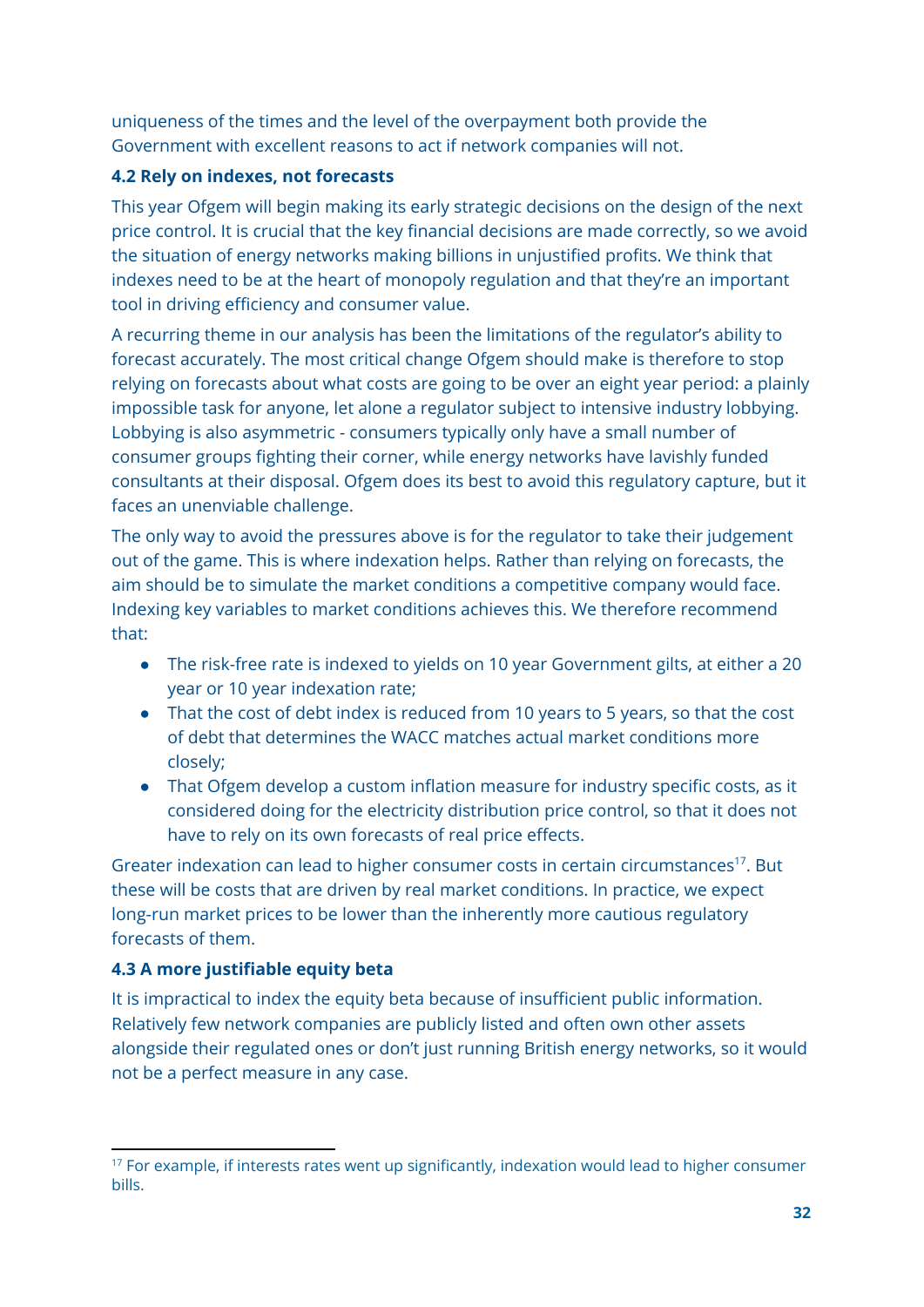However, the long-standing practice of assuming that the risks facing network companies are close or equal to the average company is not justifiable for low-risk natural monopolies that are too important for the nation to let fail. The lack of a large data set also does not free the regulator of all the requirements of empirical rigor. As previously argued, there are comparator companies, for whom the beta hovers around 0.5 - which seems more reflective of networks' low-risk nature. These should be the anchor for Ofgem's estimate, rather than the conservative assumption of 0.9.

# **4.4 Chosen measure of inflation**

The Retail Price Index has been treated as a discredited measure of inflation for some years by the Office for National Statistics and the Institute for Fiscal Studies<sup>18</sup>. Ofwat, the water regulator, has begun its transition to the preferred inflation measure of the Consumer Price Index. Ofgem should also begin this transition.

# **4.5 Incentive calibration**

Incentives are providing outstanding rewards for run of the mill performance. How should Ofgem improve the calibration in future price controls? We'll be reviewing incentive performance and design in more detail in future work, but broadly we think there are two principal ways in which the incentives regime could be improved.

Firstly, Ofgem should dynamically benchmark incentives, so that all companies are held to the standards set by the best performers. This will lead to sharper incentives to perform excellently, as it increases the likelihood of financial penalties which have been relatively rare in the price control thus far.

Secondly, incentives should be bankable - once network companies' have been incentivised to achieve a standard, it should be treated as business as usual and companies should face penalties if they fail to achieve it.

# **4.6 New powers for consumer bodies**

Network companies currently have a license condition to apply for a disapplication of the price control or an Income Adjustment Event, in a situation where: *'an efficiently managed company's allowance is not enough to enable it to finance its regulated activities. In such cases we will consider requests from that company for amendments to its price control.' 19*

This is an important provision: in the (heretofore theoretical) event that Ofgem sets energy networks capital allowances too leanly and networks are unable to secure the necessary capital for investment, it's crucial that there's a mechanism in place to secure their financeability, giving Ofgem the latitude to review past decisions appropriately. Equally, if network companies are facing financeability problems due to poor management, Ofgem needs the power to step in and ensure the smooth transfer to new owners.

<sup>&</sup>lt;sup>18</sup> UK Consumer Price Statistics: A Review, Paul Johnson, Institute for Fiscal Studies: https://www.statisticsauthority.gov.uk/reports-and-correspondence/reviews/uk-consumer-pricestatistics-a-review/

<sup>19</sup> https://www.ofgem.gov.uk/ofgem-publications/50667/guidance-document-final-oct-09.pdf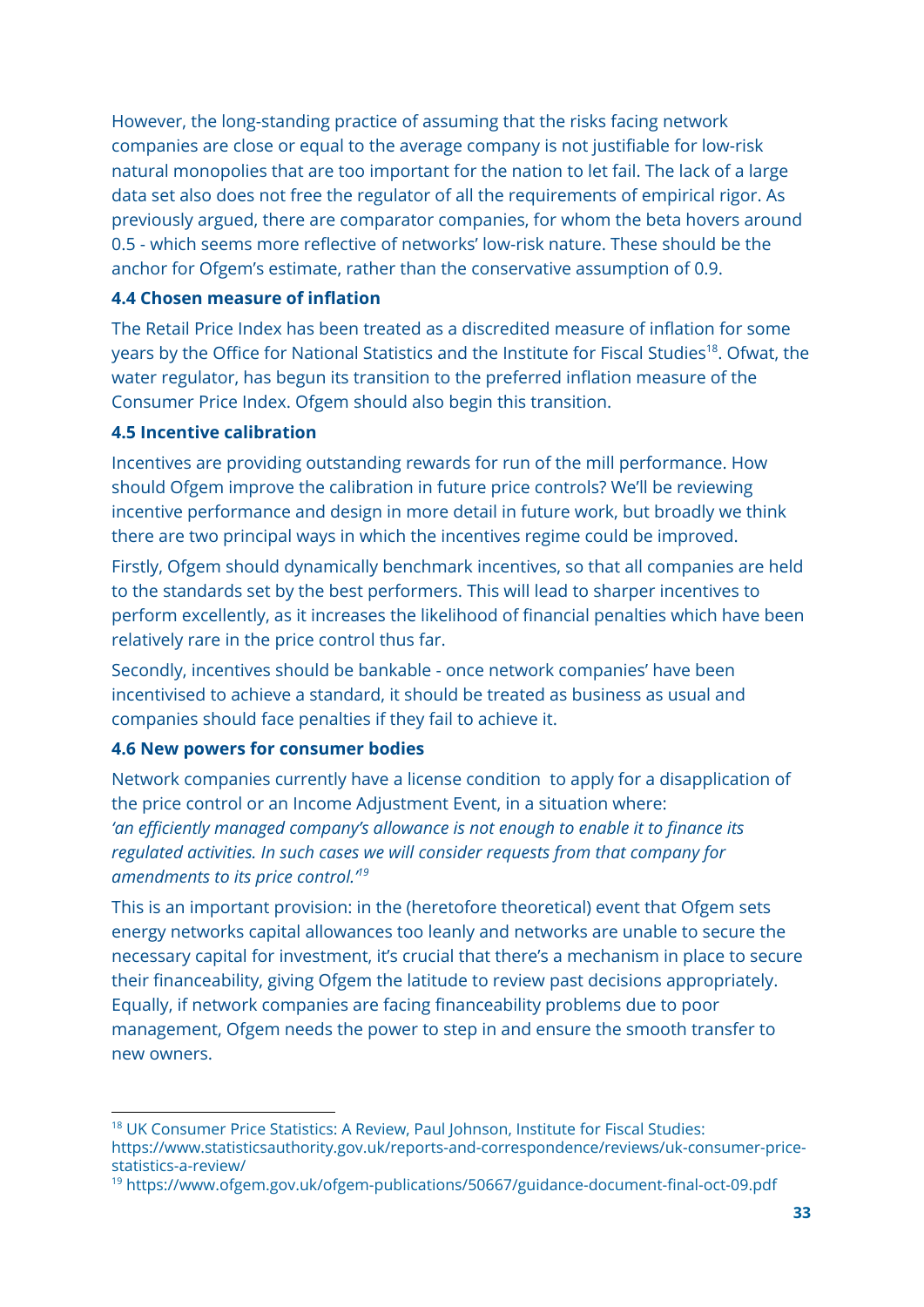However, this provision is asymmetric. It protects network companies but offers no comparable opportunity for the price control to reopened in conditions of financial excess. There is a 28 day window for appeals - but many of the problems we identify here could not have been known within that window.

We therefore recommend that consumer bodies are given a similar power to request the amendment of a price control in cases where financial returns are excessive, with Ofgem required to give due and reasonable consideration to non-vexatious requests.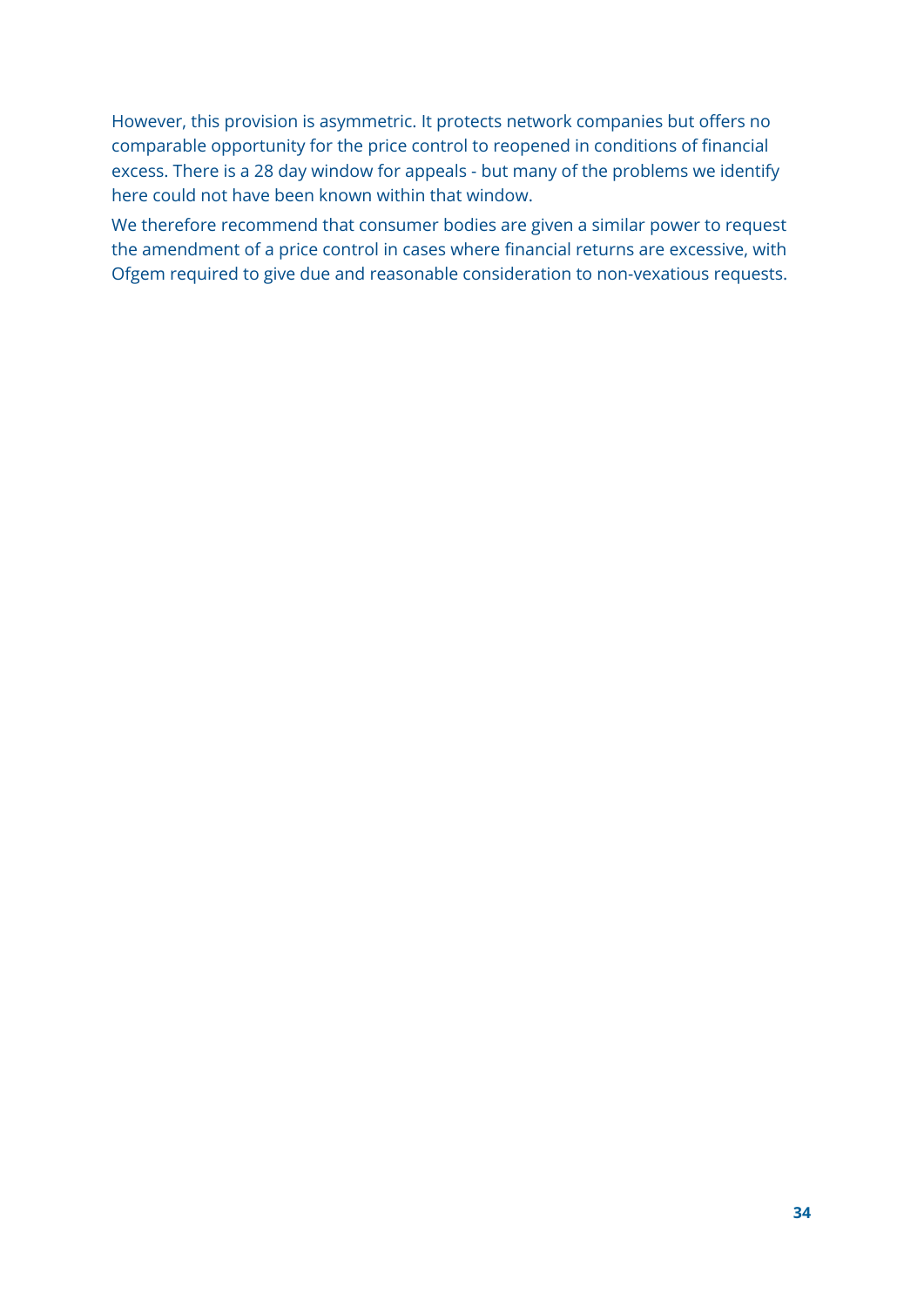# **Technical Appendix: methodological note on our model**

The purpose of our model is to compare energy networks' actual/forecast returns to modelled returns, which are generated by making adjustments to user-inputted amendments to particular financial metrics. This allows quantification of the impact that changing financial variables would have on consumers' bills, based on Ofgem's price control forecasts.

# **Primary data sources**

Ofgem's Price Control [Financial](https://www.ofgem.gov.uk/network-regulation-riio-model/price-controls-financial-model-pcfm) Models (post Annual Iteration Process 2016) and [Cost](https://www.ofgem.gov.uk/publications-and-updates/cost-debt-indexation-model-31-october-2016) of Debt [Indexation](https://www.ofgem.gov.uk/publications-and-updates/cost-debt-indexation-model-31-october-2016) Model. We also use daily real yields from 10 Year [Government](https://www.quandl.com/data/BOE/IUDMRZC-Yield-from-British-Government-Securities-10-year-Real-Zero-Coupon) [Securities](https://www.quandl.com/data/BOE/IUDMRZC-Yield-from-British-Government-Securities-10-year-Real-Zero-Coupon) (Real Zero Coupon) to construct a risk-free rate index and [ONS](https://www.ons.gov.uk/economy/inflationandpriceindices)[/OBR](http://budgetresponsibility.org.uk/publications/) forecasts for inflation terms. We use the latest RIIO Annual Reports ([ET1,](https://www.google.co.uk/url?sa=t&rct=j&q=&esrc=s&source=web&cd=1&cad=rja&uact=8&ved=0ahUKEwi0lb6q19PUAhVkJMAKHdo1A7gQFggmMAA&url=https%3A%2F%2Fwww.ofgem.gov.uk%2Fpublications-and-updates%2Friio-electricity-transmission-annual-report-2015-16&usg=AFQjCNFqWi0o1_jMaXHxmuEGre4A46C0QA) [GT1,](https://www.ofgem.gov.uk/publications-and-updates/riio-gas-transmission-annual-report-2015-16) [GD1,](https://www.google.co.uk/url?sa=t&rct=j&q=&esrc=s&source=web&cd=1&cad=rja&uact=8&ved=0ahUKEwjTj9u519PUAhXJJsAKHUWQA6kQFggiMAA&url=https%3A%2F%2Fwww.ofgem.gov.uk%2Fsystem%2Ffiles%2Fdocs%2F2017%2F02%2Friio-gd1_annual_report_2015-16_0.pdf&usg=AFQjCNEiIupH-WBy6W-vq_HVlpP1taUsyg) [ED1\)](https://www.ofgem.gov.uk/publications-and-updates/riio-electricity-distribution-annual-report-2015-16) to construct our estimates of totex and all other incentive equity-related performance.

From the PCFM, we take:

- Regulatory Asset Values for each company for each year of every price control. We use the Net Present Value neutral value.
- Equity and debt costs for each company for each year of every price control, to create the weighted average cost of capital (WACC).

# **Model variables**

This model uses six variables which can be manipulated by the user. The underlying analysis informing these variable choices is described above. The variables are:

# **Ofgem's cost of debt index**

This is comprised of a simple average of the iBoxx non-financials 10+ A rating and iBoxx non-financials 10+ BBB rating to yield a nominal cost of debt.

Break-even inflation is then derived, for each work day, from the relationship between the nominal and real yields on 10 Year British Government Securities given by the formula:

# *Break-even inflation = (1+(Nominal Yield/100))/(1+(Real Yield/100)) - 1)\*100* The real cost of debt, for each work day, is then derived from the relationship between the nominal cost of the iBoxx debt average and the break-even inflation rate given by this formula:

# *Real cost of debt = (1+(Nominal Cost/100)/(1+(Breakeven inflation/100))-1)\*100*

A daily ten year average is then calculated by taking an average of all the work days in a particular ten year period. For ED1, a trombone is added, as described above, where a ten year average is taken in the first year, an eleven year average in the second year and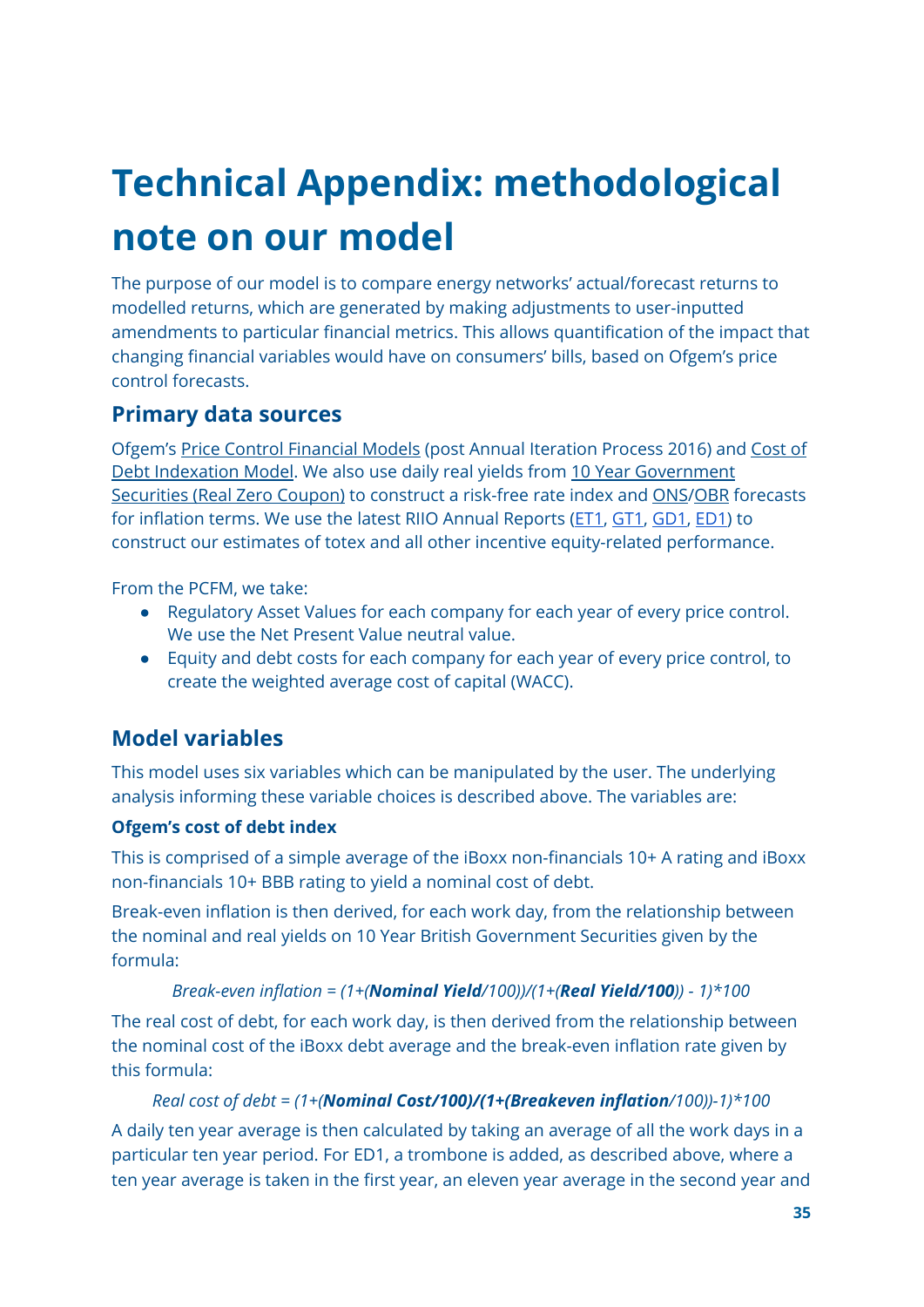so on up to a rolling twenty year average. This is then applied in each year of the price control.

Where debt costs are not available, we use the last day for which prices are available as the last day of our average for both the forecast and model revenues.

Our model allows the manipulation of the length of both the ten year average and the trombone. The trombone must always be longer or equal to the average and applies only to the ED1 part of the model (equality indicates the trombone has no effect).

# **Risk-free rate indexation**

Our risk-free rate index takes the daily yield on 10 Year British Government Securities since 1985. It then constructs a rolling average, depending on the user specified input for number of years to construct the average in, for each year of the price control, similarly to the cost of debt index. We treat the risk-free rate as an independent variable. If the risk-free rate and equity premium are inversely related, then this would reduce the savings we identify in this report (though the effect would be dampened by our model's reduced equity betas).

# **Equity Beta**

Our model allows adjustments to the equity beta. This directly feeds into the calculation of the cost of equity:

*Cost of equity = Risk-free rate + (Equity premium \* equity beta)*

It is therefore a key constituent of the cost of equity shown in the model. Each price control's equity beta can be amended in this way.

# **Totex incentives**

Our model allows the removal real price effects by inserting total real price effects into the model for each price control. Our model uses Ofgem's analysis of their scale for T1 and GD1 by default. These are then amended by Ofgem's sharing mechanism as so:

# *Consumer savings = Real Price Effects \* (1 - sharing mechanism)*

Where the sharing mechanism is a decimal value that represents efficiency savings returned to the consumer in any case. *1 - sharing mechanism* therefore represents 'unjustified' efficiencies returned to the company that would be removed by a RPE inflation measure.

# **Inflation measure**

Our model allows adjustment of the inflation measure from Retail Price Index to the Consumer Price index. It does this by deflating the Regulatory Asset Values of all network companies from 2016-17 prices to the first year of the price control (either 2009-10 or 2012/13) and then inflates the value using CPI. Where inflation forecasts are not available, we use the last year's value for which OBR has presented forecasts.

# **Other incentives**

For non-totex incentives, our model allows adjustment of the cost of equity to reflect tougher or weaker judgments by Ofgem on incentives performance. Each increment hard codes an increase or decrease to equity returns in our model.